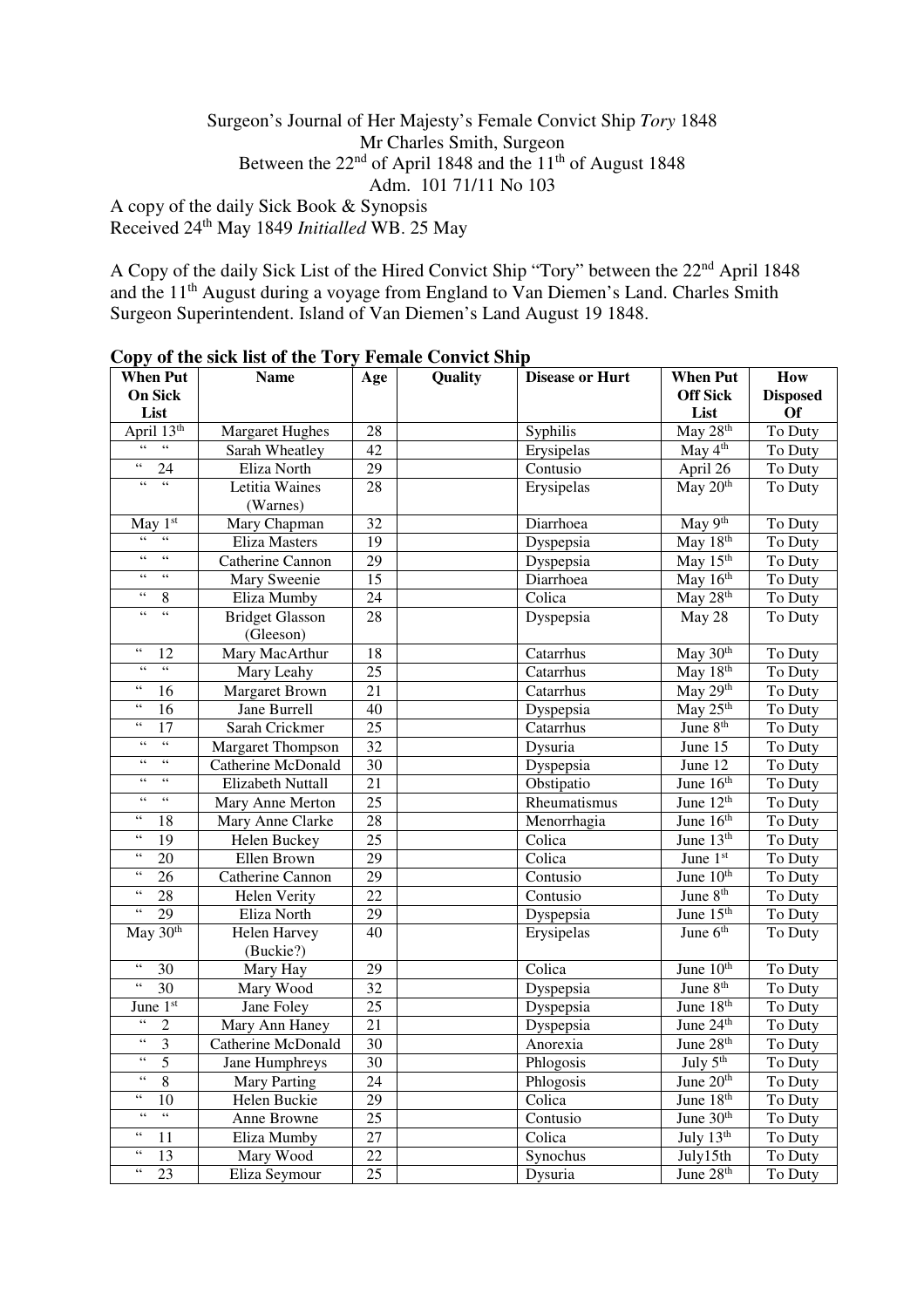| $66 - 66$                         | <b>Charlotte Hunt</b>   | 29 | Erysipelas   | July 28th                         | To Duty  |
|-----------------------------------|-------------------------|----|--------------|-----------------------------------|----------|
| $66$ $66$                         | Helen Buckie            | 29 | Colica       | July 13th                         | To Duty  |
| 66<br><sup>"26</sup>              | M. Anne Haney           | 24 | Dyspepsia    | July $6th$                        | To Duty  |
| July 1st                          | <b>Elizabeth Ridley</b> | 25 | Catarrhus    | July $12th$                       | Colonial |
|                                   |                         |    |              |                                   | Hospital |
| 66<br>16                          | Emma Smith              | 23 | Synochus     | Aug <sup>t</sup> $16th$           | Colonial |
|                                   |                         |    |              |                                   | Hospital |
| $\,66$<br>10                      | <b>Helen Cavins</b>     | 27 | Catarrhus    | July 25th                         | To Duty  |
|                                   | (Cairns)                |    |              |                                   |          |
| $66\,$<br>10                      | Anne Smith              | 29 | Colica       | July 23                           | To Duty  |
| $66\,$<br>10                      | Jane Sparrow            | 42 | Rheumatismus | Aug <sup>t</sup> $16th$           | Colonial |
|                                   |                         |    |              |                                   | Hospital |
| $66\,$<br>16                      | <b>Bridget White</b>    | 28 | Dysenteria   | Aug <sup>t</sup> $4th$            | To Duty  |
| $\epsilon$ $\epsilon$<br>25       | Jane McLaren            | 28 | Scorbutus    | Aug <sup>t</sup> $10^{\text{th}}$ | Colonial |
|                                   |                         |    |              |                                   | Hospital |
| $\epsilon$ $\epsilon$<br>25       | Jane Humphreys          | 26 | Diarrhoea    | Aug <sup>t</sup> $10th$           | Colonial |
|                                   |                         |    |              |                                   | Hospital |
| Aug <sup>t <math>1st</math></sup> | Mary Graham             | 32 | Phlogosis    | Aug <sup>t</sup> $14th$           | To Duty  |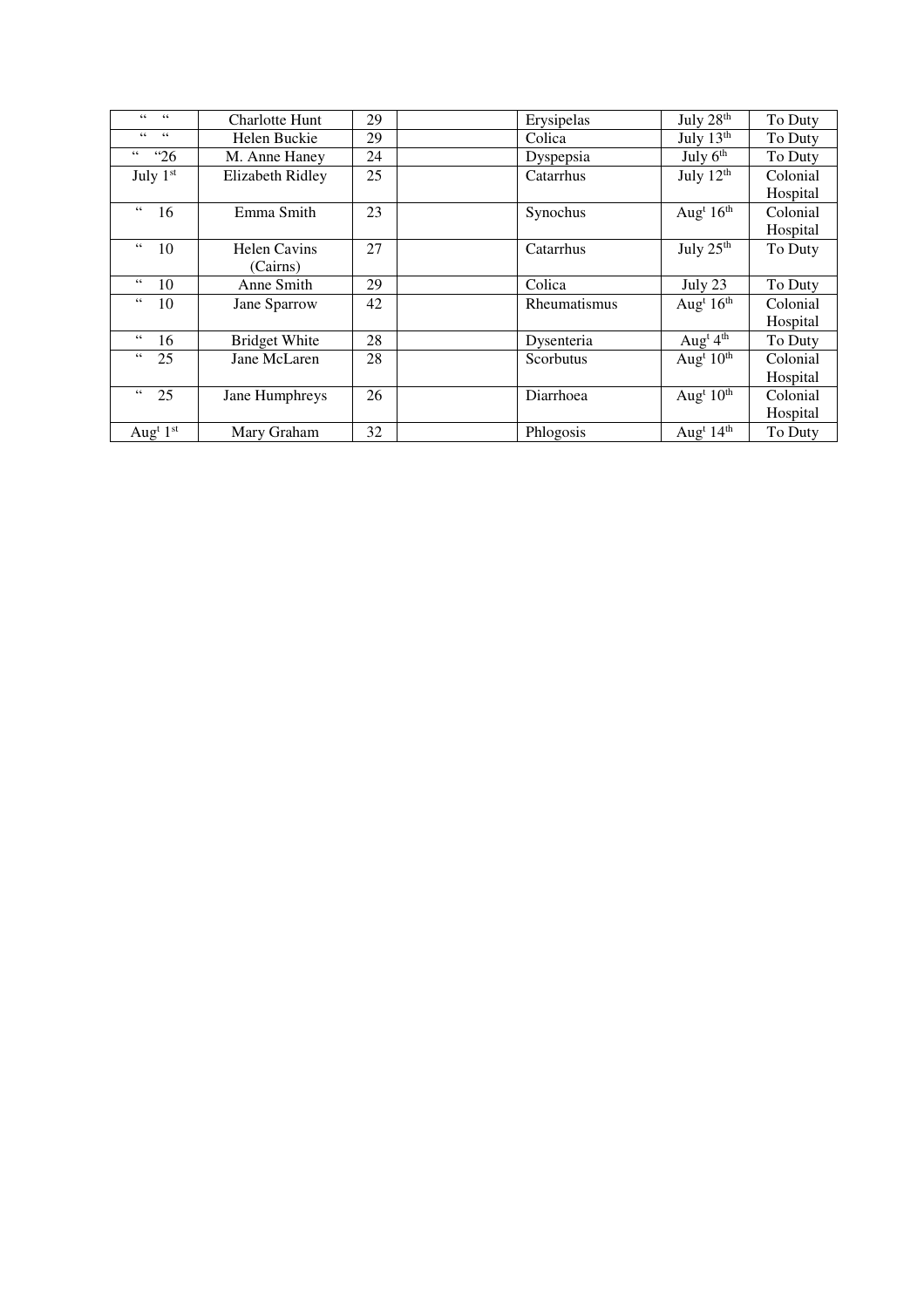## *Image 3*

**Medical and Surgical Journal of Her Majesty's Convict Ship** *Tory* **between the 22nd of April 1848 and the 11th of August 1848 during which time the said ship has been employed in a voyage from England (Woolwich) to Hobart Town, Van Diemen's Land** 

| Nature of<br><b>Disease</b> | No.<br>of<br><b>Case</b> | Men's Names, Ages,<br><b>Qualities, Time when</b><br>and where taken ill,<br>and how disposed of.                                                                                                        | The History, Symptoms, Treatment, and Daily<br>Progress of the Disease or Hurt.                                                                                                                                                                                                                                                                                                                                                                                                                                                                                                                                                                                                                                                                                                                                                                                                                                                                                                                                                              |
|-----------------------------|--------------------------|----------------------------------------------------------------------------------------------------------------------------------------------------------------------------------------------------------|----------------------------------------------------------------------------------------------------------------------------------------------------------------------------------------------------------------------------------------------------------------------------------------------------------------------------------------------------------------------------------------------------------------------------------------------------------------------------------------------------------------------------------------------------------------------------------------------------------------------------------------------------------------------------------------------------------------------------------------------------------------------------------------------------------------------------------------------------------------------------------------------------------------------------------------------------------------------------------------------------------------------------------------------|
| Syphilis<br>Image 4         | $\mathbf{1}$             | <b>Margaret Hughes</b><br>Ætat:28 Taken ill at<br>Woolwich April 23rd<br>and discharged from<br>the Sick List on the<br>28 <sup>th</sup> May at Sea<br>in Lat: 6°.42'N. Long <sup>de</sup><br>22° 25' E. | This patient who is of a feeble and broken-down<br>constitution, has had repeated attacks of Syphilis in its<br>various forms, the cartilages of the nose have disappeared<br>and the alae of that feature having no support lie flat down<br>to the face, the cicatrices of old ulcers were also visible in<br>different parts of the body and the skin has in many places<br>a mottled appearance evidently the remains of venereal<br>eruption. I was not at first disposed to receive this Female<br>on board, but on being assured by the medical officer, at<br>Millbank Penitentiary that she had been in moderately<br>good health for some time I consented to take her on board<br>in the hopes that a sea voyage would invigorate her<br>constitution. Several patches of ulceration appeared on the<br>right leg below the knee, with defective appetite & feeble<br>pulse.<br>Rx Ioded: Potassii gr xxiv<br>Aqua Puræ Zviij solv<br>A wine glassful three times a day<br>Rx Sulphat: Zinci gr iv<br>Aqua Puræ <i>Zvij solve</i> |
|                             |                          | April 30th                                                                                                                                                                                               | Ft. Lotio. to be applied to the ulcerated surface, a little<br>simple dressing with a bandage to be afterwards used.<br>Appears to be improving and is in much better spirits, the<br>ulcers look more healthy. Tongue clean but bowels rather<br>confined.<br>Rx Pulv. Rhei gr xij<br>Carbon: Magnesia gr x<br>Pulv:Zingiberis iij M s. statim<br>Ioded: Potassii contin:                                                                                                                                                                                                                                                                                                                                                                                                                                                                                                                                                                                                                                                                   |
|                             |                          | May $5th$                                                                                                                                                                                                | Ulcers nearly healed up, and general health rather<br>improved, To have preserved soup for dinner, with a little<br>port wine twice a day. Ioded: Potassii contin:                                                                                                                                                                                                                                                                                                                                                                                                                                                                                                                                                                                                                                                                                                                                                                                                                                                                           |
|                             |                          | May $13th$                                                                                                                                                                                               | Ulcers healed up $\&$ appears to be gaining strength, tongue<br>clean, but rather defective appetite.<br>Rx Infus: Gentianæ Žviij<br>Infus: Aurantii Žij<br>Tinct: Cardimom: Comp: 2fs M                                                                                                                                                                                                                                                                                                                                                                                                                                                                                                                                                                                                                                                                                                                                                                                                                                                     |
|                             |                          | May 20 <sup>th</sup>                                                                                                                                                                                     | <i>Ft. mist</i> – a wine glassful three times a day<br>Has improved considerably since last report $\&$ is looking<br>much better than when she first came on board To<br>continue taking the bitter infusion, Preserved Soup & wine<br>as formerly.                                                                                                                                                                                                                                                                                                                                                                                                                                                                                                                                                                                                                                                                                                                                                                                         |
|                             |                          | May 28th                                                                                                                                                                                                 | Appears now to be in very good health, states, that she has<br>not felt herself so well for a long period, is discharged<br>from the Sick List.                                                                                                                                                                                                                                                                                                                                                                                                                                                                                                                                                                                                                                                                                                                                                                                                                                                                                              |
|                             |                          |                                                                                                                                                                                                          |                                                                                                                                                                                                                                                                                                                                                                                                                                                                                                                                                                                                                                                                                                                                                                                                                                                                                                                                                                                                                                              |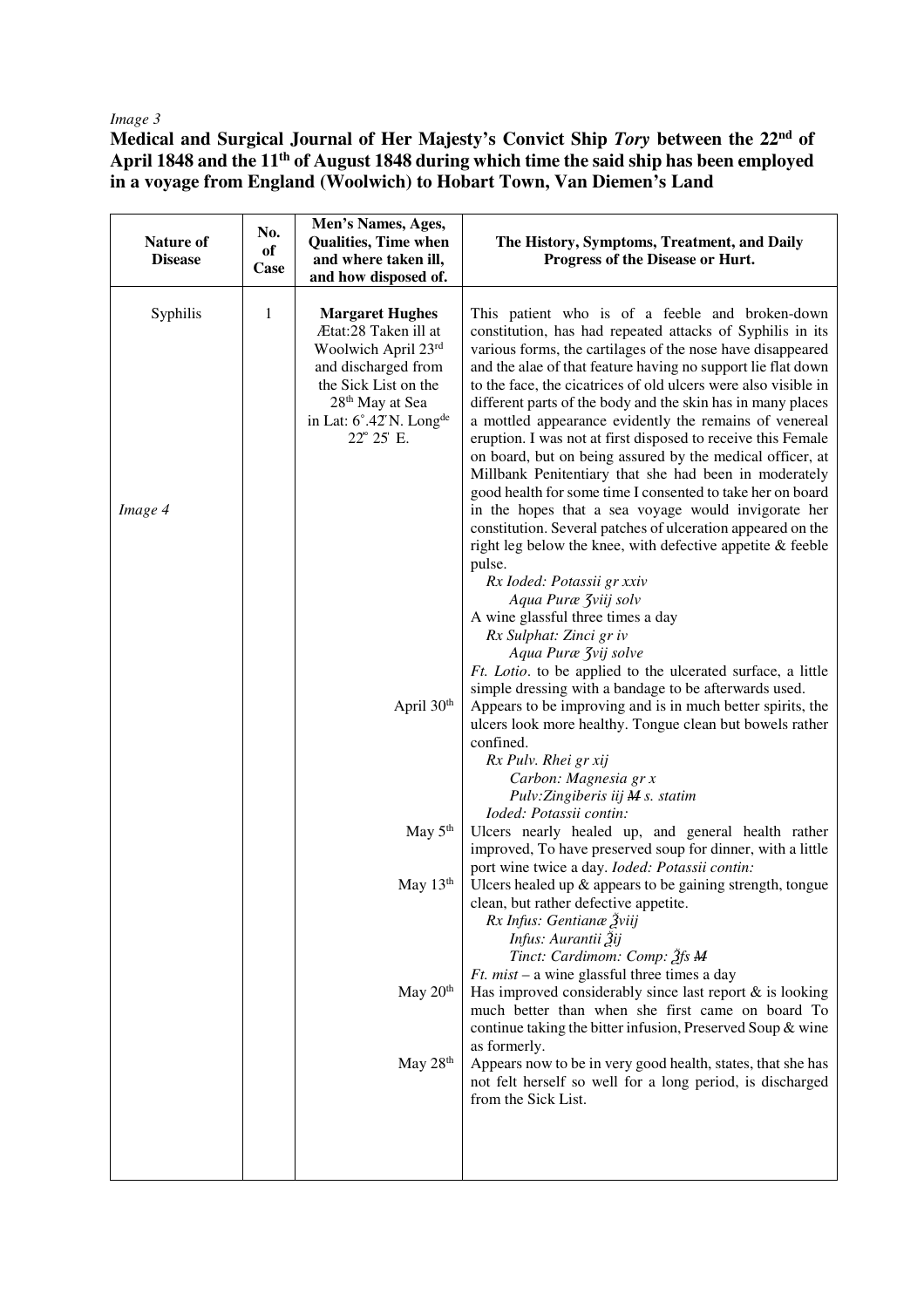| $Image\overline{5}$ |                  |                                       |                                                                                                                           |
|---------------------|------------------|---------------------------------------|---------------------------------------------------------------------------------------------------------------------------|
|                     | $\boldsymbol{2}$ | <b>Letitia Waines</b>                 | Of a feeble constitution, $\&$ imbecile in appearance, states                                                             |
| Erysepelis          |                  | Ætat:28 Taken ill at                  | that she has suffered for some days from severe headache,                                                                 |
|                     |                  | Woolwich April 23rd                   | and nausea $\&$ that she is faint $\&$ giddy, and unable to                                                               |
|                     |                  | and discharged from                   | support herself in an upright position; Pulse quick; but                                                                  |
|                     |                  | the Sick List on the                  | small; skin preternaturally hot, Tongue white and much                                                                    |
|                     |                  | 20 <sup>th</sup> May at Sea           | furred; bowels confined; skin of the Face red and shiny,                                                                  |
|                     |                  | in Lat: 22°.37'N. Long <sup>de</sup>  | countenance puffed up.                                                                                                    |
|                     |                  | 22° 35'W.                             | Rx Pulv: Ipecac: Əj                                                                                                       |
|                     |                  |                                       | Antonim: Pol: Tart: gr j m S. Statim                                                                                      |
|                     |                  |                                       | To have Barley water for common drink.                                                                                    |
|                     |                  | 25 <sup>th</sup>                      | The Emetic acted freely $\&$ the skin is moist, but the pain                                                              |
|                     |                  |                                       | in head is rather increased $\&$ the febrile symptoms have                                                                |
|                     |                  |                                       | not abated. Hair to be cut short, & head kept cool.<br>Rx Pulv: Rhei $\partial xv$                                        |
|                     |                  |                                       | Chlorid: Hydrarg gr iv m                                                                                                  |
|                     |                  |                                       | Ft. Pulv. S. Statim                                                                                                       |
|                     |                  | 26 <sup>th</sup>                      | Bowels freely opened by the medicine, but has passed a                                                                    |
|                     |                  |                                       | restless night, headache very severe, skin of Face                                                                        |
|                     |                  |                                       | beginning to vesicate, the febrile symptoms are urgent, but                                                               |
|                     |                  |                                       | the pulse altho' rapid is soft and compressible.                                                                          |
|                     |                  |                                       | Hirudinea viij                                                                                                            |
|                     |                  |                                       | Applicet: Fronti -                                                                                                        |
|                     |                  |                                       | Rx Nitrat: Potass 3fs                                                                                                     |
|                     |                  |                                       | Antim: Potas: Tart: gr ij                                                                                                 |
|                     |                  |                                       | Aqua Fontana 2 viij <del>m</del>                                                                                          |
|                     |                  |                                       | $2^c$ A wine glassful every three hours, a little flour to be                                                             |
|                     |                  | 28 <sup>th</sup>                      | dusted over the Blistered surface to absorb the discharge.                                                                |
|                     |                  |                                       | Has passed a quiet night & appears considerably<br>improved. The headache is less severe and Pyrexia has                  |
|                     |                  |                                       | partly subsided leeches bled freely - Mist: Contin:                                                                       |
|                     |                  | May 10 <sup>th</sup>                  | Continues to improve the Febrile symptoms have nearly                                                                     |
|                     |                  |                                       | disappeared, skin is coming off the face & the                                                                            |
|                     |                  |                                       | countenance is more natural, bowels rather confined &                                                                     |
|                     |                  |                                       | there is little disposition for food.                                                                                     |
|                     |                  |                                       | Rx. Infus: Gentian: Žviij                                                                                                 |
|                     |                  |                                       | Tinct: Cardimom: Comp $\tilde{A}$ j <del>m</del>                                                                          |
|                     |                  |                                       | a wine glassful three times every day.                                                                                    |
|                     |                  | 28 <sup>th</sup>                      | Has nearly regained her strength & looks well. Discharged                                                                 |
|                     |                  |                                       | from the Sick List.                                                                                                       |
|                     |                  |                                       |                                                                                                                           |
| Image 6             | $\mathfrak{Z}$   | <b>Sarah Crickmer</b>                 | Who is of a Plethoric constitution, unmarried, & without                                                                  |
| Catarrhus           |                  | Ætat:27 Taken ill at Sea              | children, states that she has not been well since she came                                                                |
|                     |                  | $17th$ May                            | on board & attributes her illness to having caught cold on                                                                |
|                     |                  | in Lat: 33°.38′ N                     | the morning she left Millbank; to join this vessel. The                                                                   |
|                     |                  | Long <sup>de</sup> $17^{\circ}$ 45'W. | symptoms at present are pain in right Hypogastric region                                                                  |
|                     |                  | Discharged from the                   | considerably increased on taking a deep inspiration, pulse                                                                |
|                     |                  | Sick List on the                      | quick & firm; Tongue white; bowels rather confined;                                                                       |
|                     |                  | 3rd June Lat: 1°.45'S.                | There is also a catarrhal discharge from the eyes $\&$ nose,                                                              |
|                     |                  | Long <sup>de</sup> $27$ °49′ W.       | with slight cough.                                                                                                        |
|                     |                  |                                       | Rx Sulph: Magnesia Žifs                                                                                                   |
|                     |                  |                                       | Antim: Potass Tart gr ifs                                                                                                 |
|                     |                  |                                       | Aqua Fontana Žiij <del>m</del>                                                                                            |
|                     |                  |                                       | A wine glassful every three hours.                                                                                        |
|                     |                  | May 18th                              | Has passed a restless night respiration is much impeded $\&$<br>the pain in right side acute. V.S. ad Žxvi. Mist: Contin: |
|                     |                  |                                       | To have barley water for common drink.                                                                                    |
|                     |                  |                                       | Has passed a quiet night and the symptoms are much                                                                        |
|                     |                  |                                       | improved. The respiration is free $&$ the skin more cool,                                                                 |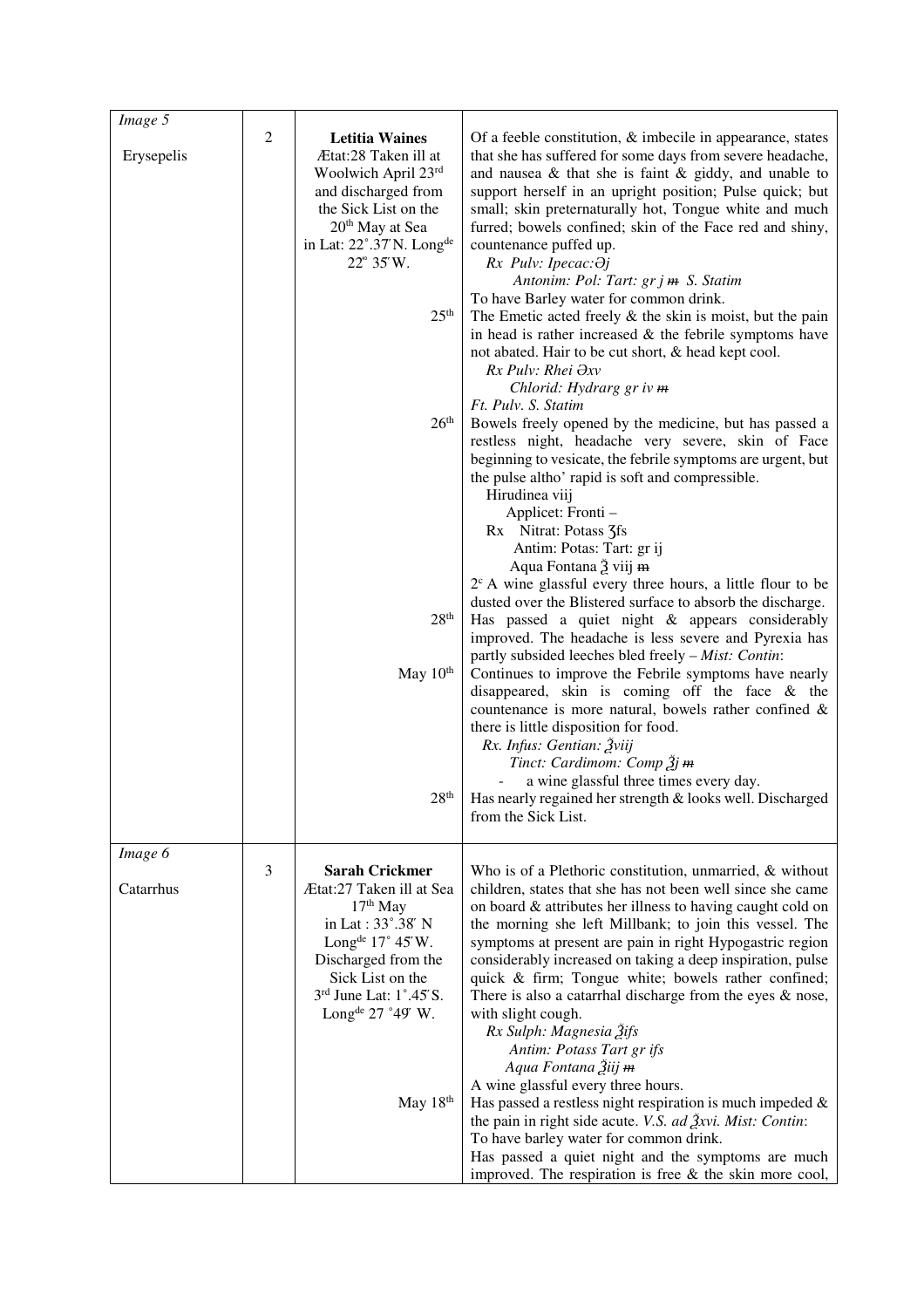|             |   | May 23rd                                                                                                                                                                                                                                  | bowels open; To take a little arrow root twice a day – The<br>medicine to be continued, but in smaller doses.<br>Much the same as in last report, but there is a slight return<br>of pain in the hepatic region, with tenderness on pressure,<br>the pulse however is soft $&$ the bowels open.<br>Rx Aquæ Ammoniæ 2fs                                                                                                                                                                                                                                                                                                                                                                                                                                                                                                                                                                                                |
|-------------|---|-------------------------------------------------------------------------------------------------------------------------------------------------------------------------------------------------------------------------------------------|-----------------------------------------------------------------------------------------------------------------------------------------------------------------------------------------------------------------------------------------------------------------------------------------------------------------------------------------------------------------------------------------------------------------------------------------------------------------------------------------------------------------------------------------------------------------------------------------------------------------------------------------------------------------------------------------------------------------------------------------------------------------------------------------------------------------------------------------------------------------------------------------------------------------------|
|             |   | May 25 <sup>th</sup>                                                                                                                                                                                                                      | Ol: Olivar: $\tilde{2}$ j m<br>Ft. Liniment- applicet: parti dolente. Mist: omittat:<br>Has passed a quiet night but the pain is considerably<br>increased in right side stretching up towards the shoulder,<br>the conjunctiva has also a yellowish tinge $\&$ the Tongue<br>is foul. Emplast: Vesicator app <sup>r</sup> latori dolori<br>Rx Chloridi Hydrargri gr iij<br>Ext: Hyosciumi gr i m                                                                                                                                                                                                                                                                                                                                                                                                                                                                                                                     |
|             |   | May 26th                                                                                                                                                                                                                                  | Ft pilul- 1- bis in die.<br>Blister has risen well $\&$ the pain of side is completely<br>removed, blistered surface to be dressed with simple<br>ointment – Pilul: contin:                                                                                                                                                                                                                                                                                                                                                                                                                                                                                                                                                                                                                                                                                                                                           |
| Image 7     |   | May $28th$                                                                                                                                                                                                                                | Continues to progress favourably, there has been no return<br>of hepatic affection and the blistered surface is healing up<br>bowels open, Tongue clean gums slightly affected by the<br>Chlorid: Hydrarg.<br>Rx Infus: Quassia Žiij                                                                                                                                                                                                                                                                                                                                                                                                                                                                                                                                                                                                                                                                                  |
|             |   | May 30th                                                                                                                                                                                                                                  | Acid Nitric Dil: $\mathfrak{Z}j$ m<br>A wine glassful three times every day. Pil: omittat:<br>The same treatment has been continued since last report,<br>$\&$ with considerable benefit, the appetite is better; $\&$ she<br>is gaining strength, catamenia have appeared today the<br>first time for four months, blistered c surface healed over.<br><i>Infus: Quassia contin:</i> To have a little preserved soup &                                                                                                                                                                                                                                                                                                                                                                                                                                                                                               |
|             |   | June 3rd                                                                                                                                                                                                                                  | a small quantity of wine twice a day.<br>General health now good. Discharged from the Sick List.                                                                                                                                                                                                                                                                                                                                                                                                                                                                                                                                                                                                                                                                                                                                                                                                                      |
| Menorrhagia | 4 | Mary A. Clarke<br>Ætat:27 Taken ill at Sea<br>On the 17 <sup>th</sup> May 1848<br>Lat: 33°.38'N<br>Long <sup>de</sup> 17° 45'W.<br>Discharged from the<br>Sick List on the<br>$16th$ June<br>Lat: 18°. S.<br>Long <sup>de</sup> 33 °24'W. | This woman who is of a nervous and excitable<br>temperament, states that she has been married for six<br>years, during which time she has borne three children &<br>has always enjoyed good health, till about twelve months<br>ago, when her husband was unfortunately killed, the shock<br>of her husband death, brought on a miscarriage, and since<br>that period her health has never been good, that she is<br>liable to attacks of hysteria, irregular menstruation &<br>despondency &c.<br>The symptoms at present are as follows; Pulse quick and<br>small Tongue of a whitish color; bowels rather confined;<br>there is a considerable discharge of blood from the vagina;<br>& she suffers also from severe nervous headache,<br>palpitation of heart & pain in Lumbar regions the<br>countenance is pale and blanched:<br>Rx Acetat: Plumbi: gr j<br>Gum: Opii gr fs m<br>$Ft$ Pilul $\&j$ – ter in die. |
| Image 8     |   | May $18th$<br>May 19th                                                                                                                                                                                                                    | Is to take a little preserved soup with a small quantity of<br>Port wine twice a day.<br>Much the same as yesterday to take a small dose of Oleum<br>Ricini, bowels being still confined; Pilul: contin:<br>The bowels have been freely opened, the pulse is<br>diminished in frequency $\&$ is more full, she expresses                                                                                                                                                                                                                                                                                                                                                                                                                                                                                                                                                                                              |
|             |   |                                                                                                                                                                                                                                           | herself as feeling easier. Pilul: contin:                                                                                                                                                                                                                                                                                                                                                                                                                                                                                                                                                                                                                                                                                                                                                                                                                                                                             |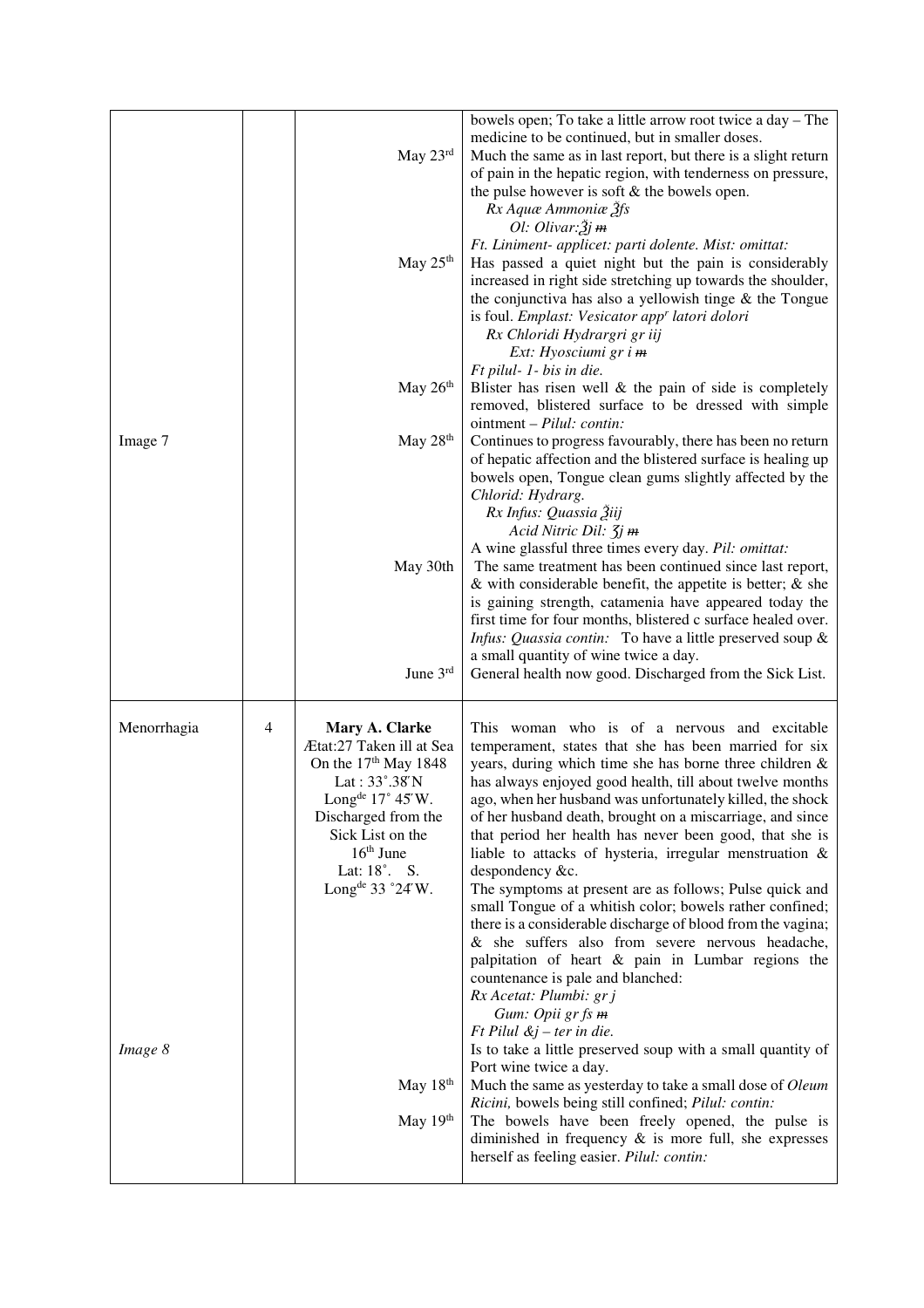|              |   | $\overline{\text{May}}$ 25 <sup>th</sup> | The discharge considerably diminished in quantity; pulse                                                                  |
|--------------|---|------------------------------------------|---------------------------------------------------------------------------------------------------------------------------|
|              |   |                                          | slower $\&$ more natural; $\&$ the appetite is improving;                                                                 |
|              |   |                                          | Tongue moderately clean; but she still complains of                                                                       |
|              |   |                                          | severe headache.                                                                                                          |
|              |   |                                          | Rx Tinct: Ferri Sesquichlor 3j<br>$g^{tt}$ xx L. – three times a day in a glassful of cold water.                         |
|              |   |                                          | Pilul: omitt':                                                                                                            |
|              |   | May 28th                                 | Is much better this morning – the headache is very nearly                                                                 |
|              |   |                                          | gone & there is only a slight oozing of blood from the                                                                    |
|              |   |                                          | vagina, appetite improving, Tongue clean; bowels still                                                                    |
|              |   |                                          | rather confined, To take a small dose of castor oil,                                                                      |
|              |   | June 2 <sup>nd</sup>                     | Tinct: Ferri Sessichlorid: contin:<br>The same treatment has been continued since last report                             |
|              |   |                                          | and the patient was doing well up to last night about 10                                                                  |
|              |   |                                          | o'clock when she was seized with a severe attack of                                                                       |
|              |   |                                          | Hysteria which has left her in a debilitated condition,                                                                   |
|              |   |                                          | countenance very pale and pulse scarcely perceptible at                                                                   |
|              |   |                                          | wrist – a small quantity of Brandy $\&$ water was exhibited                                                               |
|              |   | June 8 <sup>th</sup>                     | & she gradually revived.                                                                                                  |
|              |   |                                          | Has completely recovered from the effects of the<br>Hysterical Fit $\&$ the discharge from the vagina has                 |
|              |   |                                          | disappeared for these last three days, Pulse natural,                                                                     |
|              |   |                                          | appetite moderately good & bowels open.                                                                                   |
|              |   |                                          | The <i>Tinct: Ferri</i> to be continued                                                                                   |
|              |   | June 10th                                | States that she has been in such good health since her                                                                    |
|              |   |                                          | husband's death. She was discharged from the Ship in<br>sound health.                                                     |
|              |   |                                          |                                                                                                                           |
| Image 9      |   |                                          |                                                                                                                           |
|              | 5 | Mary A. Merton                           | Of a feeble and worn-out constitution states that she has                                                                 |
| Rheumatismus |   | Ætat:25 Taken ill at Sea                 | frequently been the subject of Rheumatism, and has been                                                                   |
|              |   |                                          |                                                                                                                           |
|              |   | On the 17 <sup>th</sup> May 1848         | much exposed to the inclemency of the season when                                                                         |
|              |   | Lat: 33°.38'N                            | travelling through the country in the capacity of a Hawker.                                                               |
|              |   | Long <sup>de</sup> $17^{\circ}$ 45'W.    | She is at present suffering from the following symptoms -                                                                 |
|              |   | Discharged from the<br>Sick List on the  | Pulse quick and hard, skin hot $&$ dry, the countenance is<br>flushed; acute pain in joints particularly knee & shoulder  |
|              |   | $12th$ June                              | joints, much increased on motion, bowels rather confined;                                                                 |
|              |   | Lat: 23°. 45′ S.                         | tongue white, and slightly furred; catamenia regular.                                                                     |
|              |   | Long <sup>de</sup> 32 °15.30 W           | V.S. ad $\tilde{A}$ xv Hab: Olei Ricini $\tilde{A}$ j S. Statim – To have barley                                          |
|              |   |                                          | water for common drink.                                                                                                   |
|              |   | May $18th$                               | Has passed a restless night from pain in joints, but the<br>pulse is softer and the skin moist, blood abstracted buffy    |
|              |   |                                          | but without firmness - bowls freely opened.                                                                               |
|              |   |                                          | Rx Chlorid: Hydrarg: gr iv                                                                                                |
|              |   |                                          | Gum: Opii gr j m                                                                                                          |
|              |   |                                          | $Ft$ : pil: j ter in die                                                                                                  |
|              |   | 19 <sup>th</sup>                         | Much the same as yesterday. To have a little Sago or                                                                      |
|              |   |                                          | Arrow Root twice a day. Pilul" Chlorid: Hyd: C: opii<br>$Cont^r$ .                                                        |
|              |   | May 21st                                 | Febrile symptoms considerably abated, but the pain in                                                                     |
|              |   |                                          | joints still severe & the left knee is stiff and swollen,                                                                 |
|              |   |                                          | bowels rather confined. To take a small dose of Castor Oil.                                                               |
|              |   |                                          | Pilul: Repet: ut antea.                                                                                                   |
|              |   | May 23rd                                 | Much improved since last report, the pulse is soft $\&$                                                                   |
|              |   |                                          | natural. Tongue clean and skin cool, pain in articulations<br>nearly gone with the exception of the left knee joint which |
|              |   |                                          | is still painful when moved. Gums tender, the breath has a                                                                |
|              |   |                                          | slight mercurial fœtor.                                                                                                   |
|              |   |                                          |                                                                                                                           |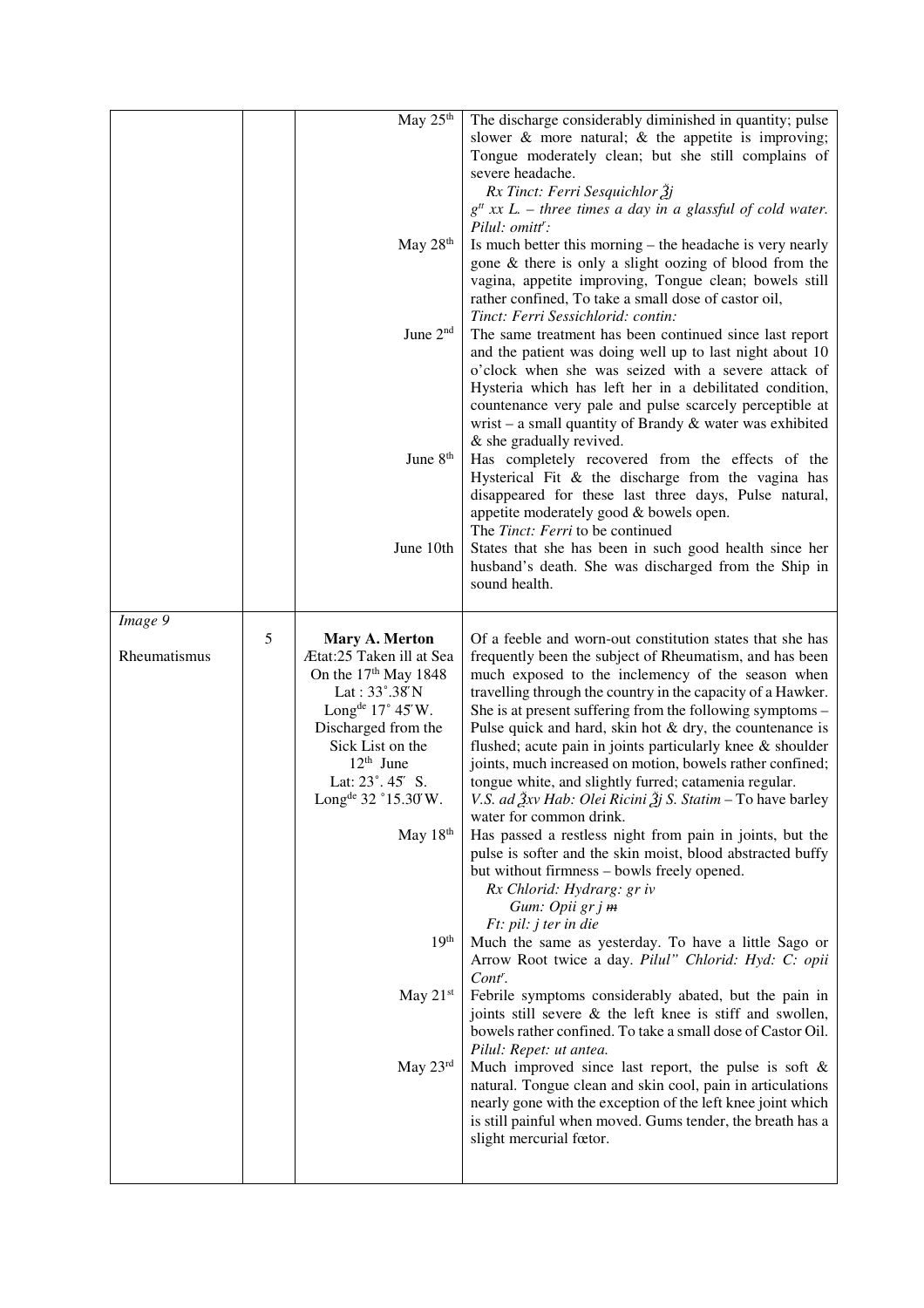| Image 10           |   | May 25 <sup>th</sup><br>$28^{\rm th}$<br>June 1st                                                                                                                                                                                                                  | Liniment: Ammonia To be rubbed into the affected knee<br>& a Flannel bandage applied. Pilul: omittat <sup>r</sup> . To have a<br>little wine twice a day.<br>There is little change since the $23rd$ . The knee is less<br>painful but the swelling is not diminished, she also<br>complains of weakness; with defective appetite – To have<br>a little preserved soup, with wine.<br>Rx Infus: Gentian: Žviij<br>Infus: Autantii Žij<br>Tinct: Cardimom: Comp 2fs m<br>A wine glassful three times every day. Continue friction<br>with Liniment: Ammoniæ.<br>Has gained some strength since the $25th$ & is looking better<br>appetite improved knee joint stiff but without pain.<br>Infus: Gentian<br>Infus: Aurantii Contin:<br>A little camphorated mercurial ointment to be rubbed into<br>the affected joint instead of the Liniment: Ammoniæ<br>General health much better, free from Rheumatic pains:<br>the knee joint has more freedom of motion – friction with<br>mercurial ointment to be continued – was discharged on<br>the $12th$ & had no return during the voyage. |
|--------------------|---|--------------------------------------------------------------------------------------------------------------------------------------------------------------------------------------------------------------------------------------------------------------------|-----------------------------------------------------------------------------------------------------------------------------------------------------------------------------------------------------------------------------------------------------------------------------------------------------------------------------------------------------------------------------------------------------------------------------------------------------------------------------------------------------------------------------------------------------------------------------------------------------------------------------------------------------------------------------------------------------------------------------------------------------------------------------------------------------------------------------------------------------------------------------------------------------------------------------------------------------------------------------------------------------------------------------------------------------------------------------------------|
| Colica<br>Image 11 | 6 | <b>Ellen Brown</b><br>Ætat:29 was taken ill at<br>Sea on the 26 <sup>th</sup> May<br>In Lat: 11°.16'S<br>Long <sup>de</sup> $25^\circ$ "<br>$-66$<br>Discharged from the<br>Sick List on the<br>$1st$ June<br>Lat: 2°. 10' S.<br>Long <sup>d e</sup> 24 °38.45' W. | Of a robust and powerful constitution, states that she has<br>always enjoyed good health, is married & has two<br>children. She has been employed as cook since being on<br>board this vessel $\&$ a very industrious and hard-working<br>woman.<br>May 26 <sup>th</sup> She was seized this morning with severe colicky<br>pains, shivering $\&$ a disposition to vomit, the abdominal<br>muscles are hard $\&$ spasmodically contracted $\&$ the<br>extremities rather cold, pulse natural, bowels confined;<br>tongue clean; she attributes her illness to having taken a<br>sudden drink of cold water, when overheated at the<br>coppers $-40$ drops of <i>Tinct: Opii</i> , with a small quantity of<br>brandy was given, hot fomentation applied to abdomen, &<br>hot water to extremities in bottles, under this treatment the<br>urgency of the symptoms were relieved, $\&$ a dose of<br>castor oil was prescribed.                                                                                                                                                           |
|                    |   | May 27th<br>May 28 <sup>th</sup><br>$30^{\rm th}$<br>June 5 <sup>th</sup>                                                                                                                                                                                          | Has passed a restless night, the bowels have not been<br>moved, & there is a return of pain in belly pulse<br>accelerated, $\&$ skin hot. V.S. ad $\frac{3}{2}$ xv<br>To have an Enema of Castor Oil.<br>Vespere - Blood abstracted slightly buffed with a firm<br>coagulation. Enema brought away a quantity of hardened<br>scybala, without giving much relief -<br><i>Rx Olei Ricini <math>\tilde{A}</math>j Tinct: opii g<sup><i>n</i></sup> x To be taken at bed time.</i><br>The belly to be well fomented with hot Chamomile<br>Fomentations<br>Has passed a quiet night and is much easier this morning,<br>bowels well opened, evacuations dark & bilious, belly<br>quite soft & free from pain, pulse & tongue natural.<br>Continues to improve catamenia appeared today.<br>Discharged from the List.                                                                                                                                                                                                                                                                        |
| Phlogosis          | 7 | <b>Mary Parting</b><br>Ætat:25 was taken ill at<br>Sea on the 8 <sup>th</sup> June                                                                                                                                                                                 | Of a sanguine temperament single $&$ without children;<br>states that she has not enjoyed good health for some years,<br>she has been much exposed to the inclemency of the                                                                                                                                                                                                                                                                                                                                                                                                                                                                                                                                                                                                                                                                                                                                                                                                                                                                                                             |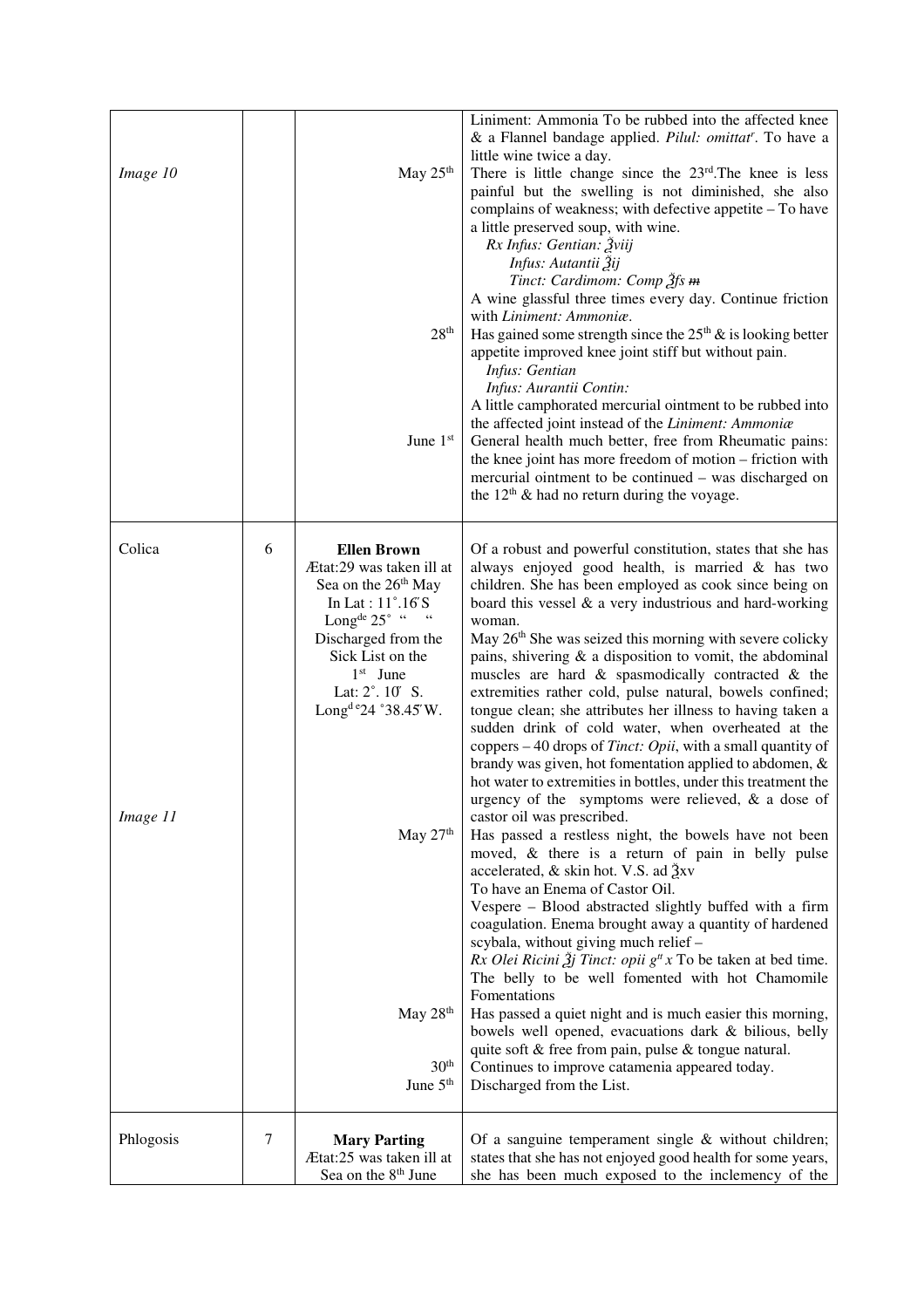|           |   | In Lat: 12°.47'S                | weather through the country & has altogether led a rather       |
|-----------|---|---------------------------------|-----------------------------------------------------------------|
|           |   | Longde $32^\circ$ 32.30 and     | intemperate life. catamenia regular.                            |
|           |   | discharged from the             | Has suffered for some --- days from headache,                   |
|           |   | Sick List on the                | constipated bowels $\&$ foul tongue $\&$ this morning feels     |
|           |   | 20 <sup>th</sup> June           | pain and stiffness in the left ancle shooting up the external   |
|           |   | Lat: 33°.56' S.                 | aspect of the leg – the part is hot $&$ puffy $&$ has a reddish |
|           |   | Longde 12° 18 E.                | tinge, resembling incipient Erysipelas, the pulse is            |
|           |   |                                 | accelerated & there is a good deal of constitutional            |
|           |   |                                 | disturbance.                                                    |
|           |   |                                 | Rx P. Ipecac gr xxv                                             |
|           |   |                                 | Antimon Pot: Tart gr j To be taken immediately.                 |
|           |   | <b>9th</b>                      | The emetic acted freely and the skin is moist with less         |
|           |   |                                 | pyrexia, the pain $&$ swelling in the leg are increased, it     |
|           |   |                                 | looks red & tense, Rx Sulphat Magnesia 2ij                      |
|           |   |                                 | Antimon Potass tart gr ij                                       |
|           |   |                                 | Aq: Fontana 2xij                                                |
| Image 12  |   | 10 <sup>th</sup>                | Has passed a restless night, with great pain in the leg, the    |
|           |   |                                 | swelling is more circumscribed $\&$ there is a throbbing        |
|           |   |                                 | sensation in the part as if suppuration was going on,           |
|           |   |                                 | bowels open – apply a large poultice to the affected part.      |
|           |   |                                 | Sol: Sulphat: magnesia contin:                                  |
|           |   | 11 <sup>th</sup>                | There is little change today, the pyrexia has diminished        |
|           |   |                                 | but the pain & swelling on the leg are rather increased,        |
|           |   |                                 | apply hot Poultice of oatmeal three times a day - To have       |
|           |   |                                 | barley water for common drink.                                  |
|           |   | 13 <sup>th</sup>                | The same treatment has been continued since the 11th $\&$       |
|           |   |                                 | fluctuation is now evident. The swelling has become more        |
|           |   |                                 | elevated, $\&$ circumscribed $\&$ the pain less acute, a free   |
|           |   |                                 | opening is made in a depending position and about 6 oz of       |
|           |   |                                 | a thin unhealthy pus discharged; cataplas: applicet:.           |
|           |   | 15 <sup>th</sup>                | Swelling subsided, no pyrexia, the skin is pale $\&$ the        |
|           |   |                                 | wound looks healthy, a little simple ointment $\&$ a bandage    |
|           |   |                                 | was applied & the wound gradually healed.                       |
|           |   |                                 |                                                                 |
| Catarrhus | 8 | <b>Elizabeth Ridley</b>         | Of a delicate constitution, fair hair; eyes light blue,         |
|           |   | Ætat:23 was taken ill at        | complexion fine, the strumous diathesis in its most perfect     |
|           |   | Sea on the 1 <sup>st</sup> July | form; states that she has been liable to coughs and colds,      |
|           |   | In Lat : $37^\circ.15$ S        | during changes of temperature, & that she attributes her        |
|           |   | Long <sup>de</sup> 18° 49       | present illness to having slept in a damp bed.                  |
|           |   | and discharged from             | She is at present suffering from cough with slight              |
|           |   | the Sick List on the            | difficulty of breathing, pain in the limbs and spine, general   |
|           |   | $12th$ July                     | uneasiness & lassitude. Tongue white, bowels rather             |
|           |   | Lat: 38°.56° S.                 | confined, catamenia regular.                                    |
|           |   | Long <sup>de</sup> 63° 38 E.    | Rx P. Rhei $\partial j$                                         |
|           |   |                                 | Chlorid: Hydrarg gr iij m                                       |
|           |   |                                 | $Ft$ Pulv – S. Statim. To have barley water for common          |
|           |   |                                 | drink.                                                          |
|           |   | 2 <sup>nd</sup>                 | Has had little sleep during the night, bowels freely opened,    |
|           |   |                                 | cough rather troublesome, but without much pain.                |
|           |   |                                 | Rx Liquor: Ammonia Acet: 3ij                                    |
|           |   |                                 | Antimon Potass. Tart gr j m                                     |
|           |   |                                 | A table spoonful three times a day.                             |
| Image 13  |   | 3 <sup>rd</sup>                 | Symptoms much the same as on yesterday, complains of            |
|           |   |                                 | pain in the region of the bronchi; Liniment Ammonia to          |
|           |   |                                 | be well rubbed over that part of the thorax.                    |
|           |   |                                 | Mist: Amon: Contin:                                             |
|           |   | 5 <sup>th</sup>                 | Considerably improved since last report the skin is moist       |
|           |   |                                 | and cool, $\&$ the cough is less troublesome, there is a good   |
|           |   |                                 | deal of pain however in the superior portion of right lung.     |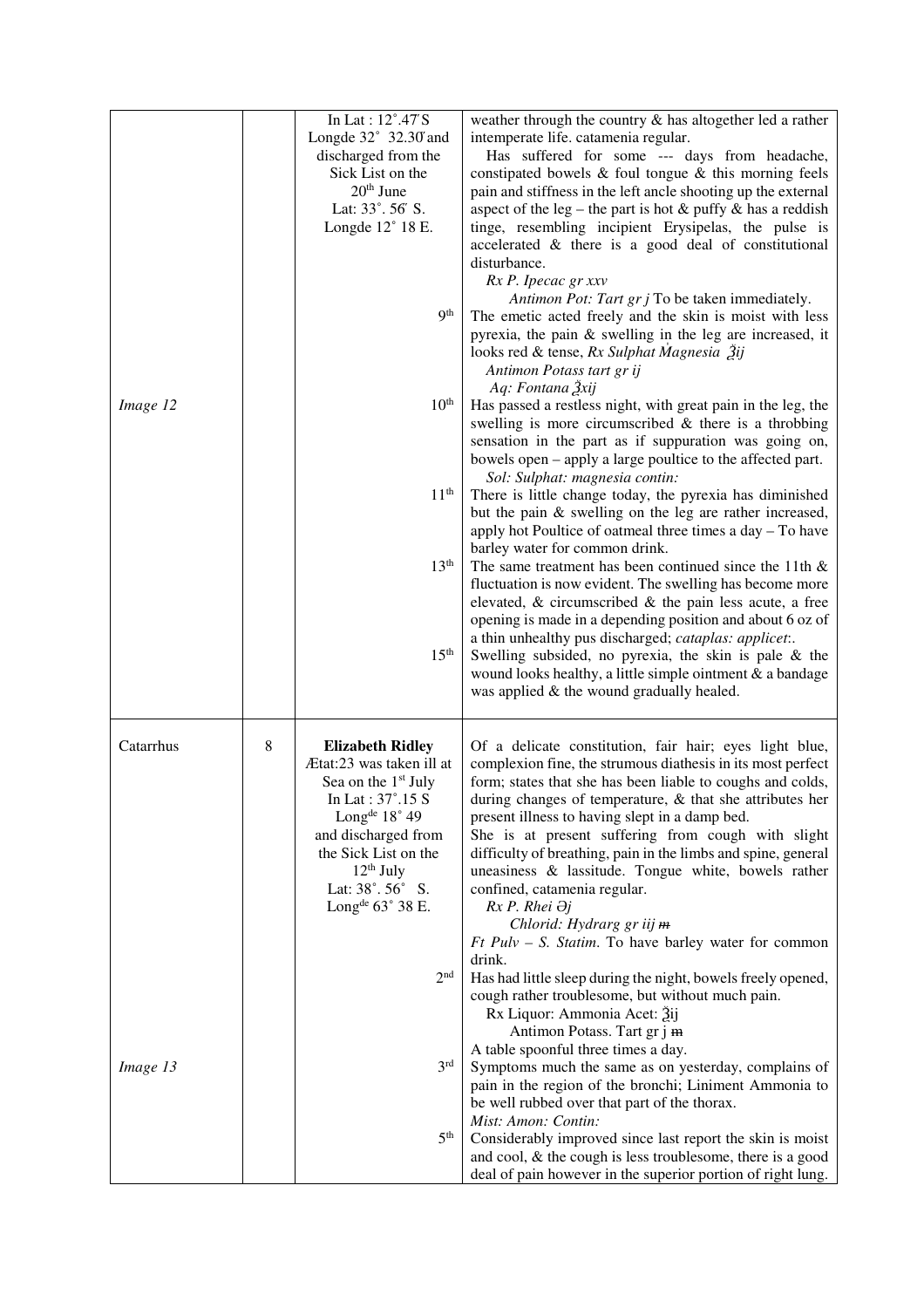|          |   | July 7 <sup>th</sup><br>15 <sup>th</sup>                                                                                                                                                                                                                      | The respiratory murmur is there indistinct $\&$ percussion<br>somewhat dull - Emplast: vesicator applicet parti dolenti.<br>Rx Chlorid: Hydrarg gr ij<br>Ext: Hyoscyami gr ij <del>m</del> Ft: Pilul<br>The Blister rose well $\&$ the pain is in a great measure<br>relieved, the Gums are also slightly affected. The cough<br>has nearly disappeared, medicina omitt:<br>Blister healed up, cough gone, respiration natural.                                                                                                                                                                                                                                                                                                                                                                                                  |
|----------|---|---------------------------------------------------------------------------------------------------------------------------------------------------------------------------------------------------------------------------------------------------------------|----------------------------------------------------------------------------------------------------------------------------------------------------------------------------------------------------------------------------------------------------------------------------------------------------------------------------------------------------------------------------------------------------------------------------------------------------------------------------------------------------------------------------------------------------------------------------------------------------------------------------------------------------------------------------------------------------------------------------------------------------------------------------------------------------------------------------------|
| Synochus | 9 | <b>Emma Smith</b><br>Ætat:23 was taken ill at<br>Sea on the 16 <sup>th</sup> July<br>In Lat:<br>Long <sup>de</sup><br>and discharged to the<br>Colonial Hospital on<br>the $10th$ of August at<br><b>Hobart Town</b><br>V. Diemen's Land.<br>17 <sup>th</sup> | Of a sound constitution; temperament sanguine, single, $\&$<br>without children; states that she has generally enjoyed<br>good health & has been employed as a domestic servant, -<br>this female has acted as messwoman since being on board<br>this vessel & has been industrious and well behaved.<br>The symptoms at present are as follows -Skin hot; tongue<br>dry and furred, pulse quick & full; but soft, pain in head,<br>and joints; with general lassitude - bowels rather<br>confined; catamenia regular. Hair to be cut short &<br>vinegar & water freely applied to the head.<br>Rx Pulv: Ipecuanha Əj<br>Antimon: Potass: Tart gr j m S. Statim<br>To have barley water for potu communi<br>Emetic acted freely on the bowels $\&$ skin, but without<br>producing any relief $\&$ the pyrexial symptoms are much |
| Image 14 |   | 19 <sup>th</sup>                                                                                                                                                                                                                                              | the same as yesterday.<br>Rx Sulphat Magnesia 3ifs<br>Antimon: Potass: Tart gr ij<br>Aqua Fontana lb j m Mist.<br>A wine glassful 3 times every day.<br>Pyrexia rather increased since last report, the skin is moist<br>$\&$ pulse moderately soft, but the tongue is dry $\&$ brown in<br>the centre with ed irritable looking edges; she also<br>complains of pain at the epigastrium, secretions from<br>bowels rather fetid & bilious.<br>Emplast: vesicatorium applicet: Epigastrio<br>Rx Chloridi Hydrargri gr iij<br>Carbon Magnesia gr v                                                                                                                                                                                                                                                                                |
|          |   | 24 <sup>th</sup>                                                                                                                                                                                                                                              | Pulv: Zingiberis ij <del>m F</del> t Pulv – S j bis in die.<br>Mist: Salin: omittat:<br>Has passed a quiet night & appears rather improved, the<br>tongue is moister & not so fiery, blister rose well, blistered<br>surface to be dressed with resinous ointment.<br>Pulveres – contin: To have a little arrow root occasionally                                                                                                                                                                                                                                                                                                                                                                                                                                                                                                |
|          |   | July 25 <sup>th</sup>                                                                                                                                                                                                                                         | The same treatment has been continued since last report $\&$<br>with considerable benefit, the pyrexial symptoms have<br>become more mild, blister nearly healed up gums slightly<br>affected by the mercury, secretions from the bowels more<br>natural. To have a little wine in sago or arrow root twice a<br>$day - (to have S. of a lum wash for the mouth) - Chlorid:$<br>Hydrargyr: omittat:                                                                                                                                                                                                                                                                                                                                                                                                                              |
|          |   | 26 <sup>th</sup><br>August 6 <sup>th</sup>                                                                                                                                                                                                                    | Continues to improve the febrile symptoms have entirely<br>disappeared there is slight headache today however with<br>confined bowels, to take a dose of castor oil.<br>This patient continued to do well and was gradually<br>regaining her strength up to the 31 <sup>st</sup> of July when a relapse<br>of all the former symptoms took place, an Emetic was<br>exhibited which acted freely - small doses of Pulv. Rhei<br>with Chlorid: Hydrarg: were then prescribed, under this<br>treatment the Febrile symptoms gradually subsided,                                                                                                                                                                                                                                                                                     |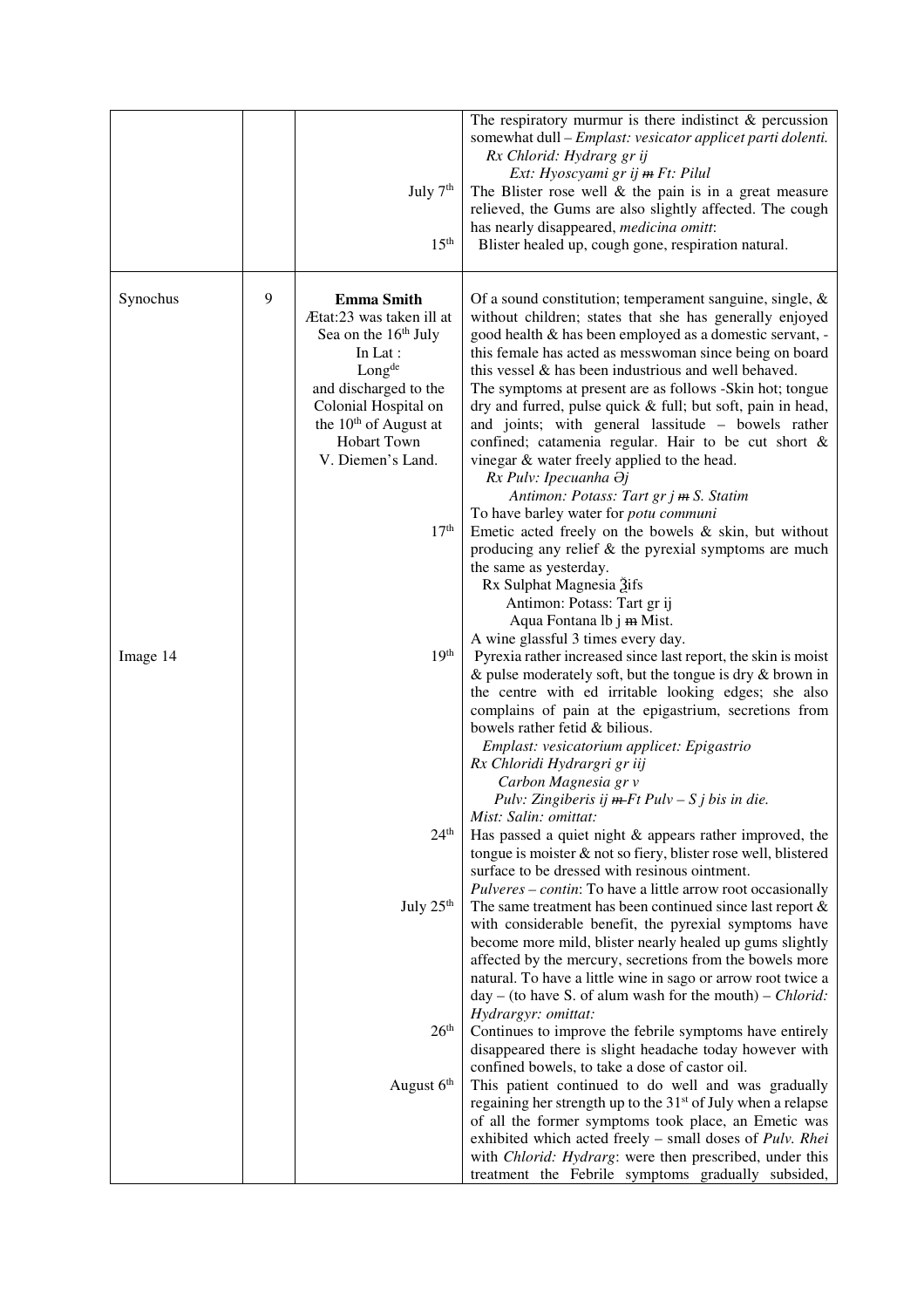| Image 15   |    | 4 <sup>th</sup><br>August 6th<br>August 8th                                                                                                                                                                                            | leaving the patient in a debilitated condition, bitter<br>infusion was given twice a day $&$ small quantities of Port<br>wine with arrow root Cautiously administered $-$ a small<br>dose of rhubarb was given every second night to keep the<br>bowels regular.<br>Much improved in appearance bowels regular tongue<br>clean pulse nearly natural, appetite increasing. Infus:<br>Gentian: Contin: To have a little preserved soup twice a<br>day.<br>Little change has taken place since last report, the patient<br>does not gain strength but the tongue is clean and the<br>bowels regular – the ancles are slightly cedematous $\&$ pit<br>on pressure no doubt the result of debility; bandages to be<br>applied and gentle friction used - continue Gentian $\&$<br>preserved meat with wine.<br>Appears to be slowly gaining strength, the œdematous<br>state of the ancles have disappeared $\&$ the appetite is<br>moderately good; when discharged to the Colonial<br>Hospital she was convalescent. |
|------------|----|----------------------------------------------------------------------------------------------------------------------------------------------------------------------------------------------------------------------------------------|-------------------------------------------------------------------------------------------------------------------------------------------------------------------------------------------------------------------------------------------------------------------------------------------------------------------------------------------------------------------------------------------------------------------------------------------------------------------------------------------------------------------------------------------------------------------------------------------------------------------------------------------------------------------------------------------------------------------------------------------------------------------------------------------------------------------------------------------------------------------------------------------------------------------------------------------------------------------------------------------------------------------|
| Dysenteria | 10 | <b>Bridget White</b><br>Ætat:28 was taken ill at<br>Sea July 16th<br>In Lat :<br>Long <sup>de</sup><br>& discharged from the<br>Sick List on the<br>4 <sup>th</sup> of August<br>in Storm Bay<br>Van Diemen's Land<br>17 <sup>th</sup> | Of a sanguine temperament; is married $\&$ has borne 4<br>children, the youngest, about six months old – states that<br>she has always enjoyed good health but that she has had<br>several attacks of bowels complaint since being on board<br>this vessel altho not so severe as to require assistance. The<br>present symptoms are purely dysenteric, i.e. severe<br>griping pain in the belly, evacuations muco-sanguineous,<br>with hardened scybala, tenesmus, pulse quick & hard, skin<br>hot, tongue red & fiery looking $-$ V.S. ad $\frac{3}{2}$ xij<br>Rx Olei Ricini Žj<br>Tinct: Opii gr x m<br>Ft statim<br>Has passed a restless night with severe griping pain $\&$<br>tenesmus, a quantity oof hardened feculent matter brought<br>away by the oil, blood abstracted not buffy.<br>Rx Chlorid: Hydrarg gr iv<br>P. Opii gr $\frac{1}{2}$                                                                                                                                                          |
| Image 16   |    | 19 <sup>th</sup><br>23 <sup>rd</sup><br>24 <sup>th</sup><br>25 <sub>th</sub>                                                                                                                                                           | Confect: Aromat: <i>a.s.</i> ut<br>$Ft$ Pilul ij $-S$ - j ter in die.<br>Abdomen to be rubbed with hot turpentine, to have barley<br>water for common drink.<br>Feels easier this morning, evacuations from bowels more<br>feculent – less pain – tenesmus however still troublesome.<br>To take a little arrow root. Pilul: Contin:<br>Considerably improved since last report, stools less<br>frequent & more natural, gums affected by the Chlorid:<br>Hydrargyrum<br>Rx P. Ipecac: Comp: ger x h.s. Pilul: omittat:<br>Much the same as yesterday, complains of pain $\&$<br>tenderness in abdomen on pressure; Emplast: vesicator:<br>applicet abdomini.<br>Rx P. Iecac: Comp: gr xij h.s.<br>Blister has risen well, $\&$ has a beneficial effect, bowels<br>have not been open during the night, pulse natural, skin<br>cool, no unfavourable symptom recurred after this date &<br>she gradually recovered and was discharged from the Sick<br>List.                                                      |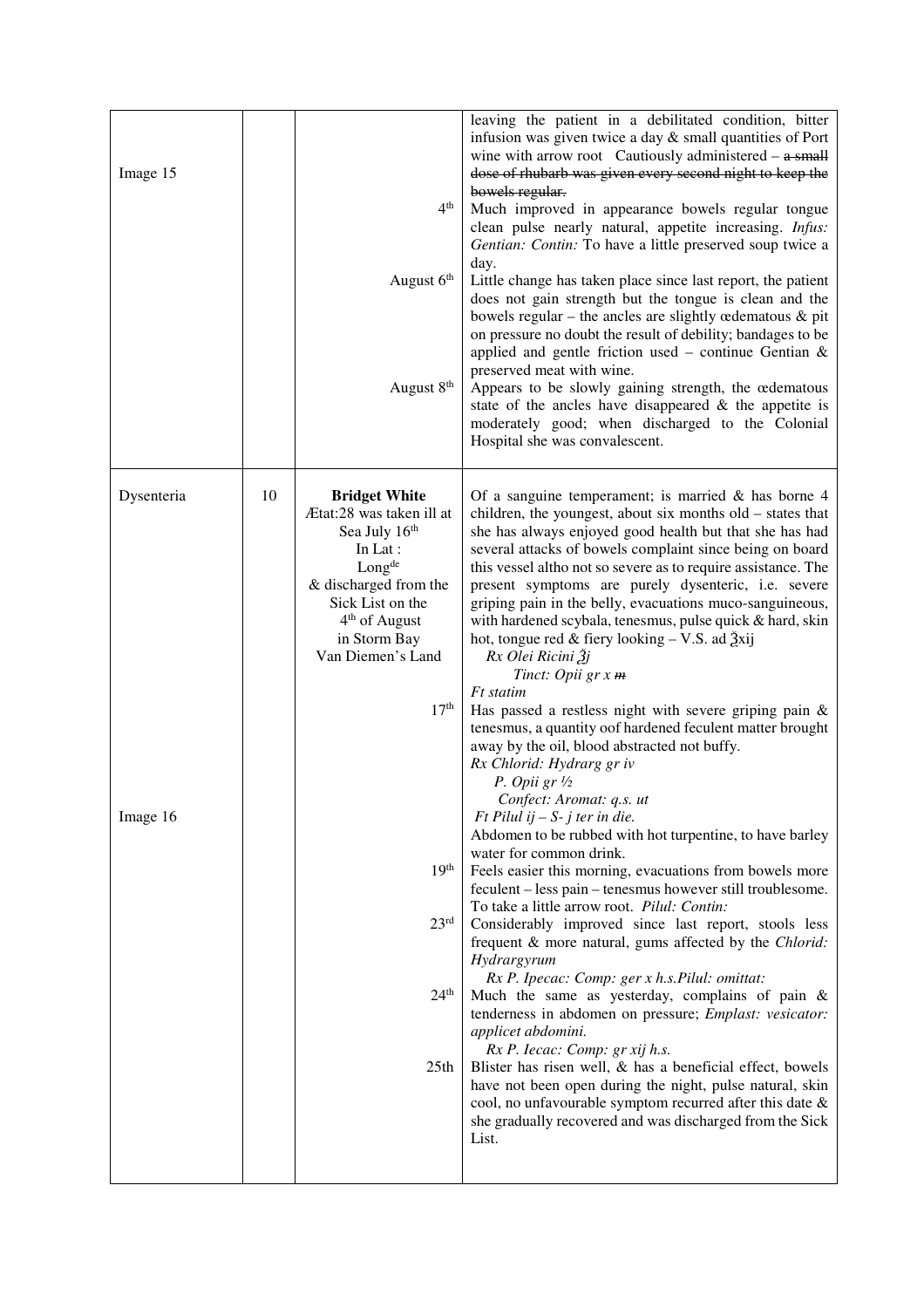| Rheumatismus<br>Image 17 | 11 | <b>Jane Sparrow</b><br>Ætat:44 was taken ill at<br>Sea on the 25 <sup>th</sup> July<br>at sea<br>Lat : $41.19. S.$<br>Long <sup>de</sup> $108^\circ$ 12'E.<br>and discharged to the<br><b>Colonial Hospital</b><br>Van Diemen's Land.<br>$10th$ of August<br>$26^{\rm th}$ | Of a broken down constitution $\&$ sanguine temperament,<br>stats that she has led a very irregular & intemperate life,<br>$\&$ has been much exposed to vicissitudes $\&$ inclemency of<br>the weather, in consequence she has been often sick $\&$ is<br>liable to stiffness & rheumatic pains on the approach of<br>cold or damp weather.- complains of severe pains in the<br>large joints, particularly knee and shoulder of the right<br>side, there is also difficulty of breathing with a "stitch" on<br>taking a deep inspiration; Pulse quick $&$ hard, tongue<br>white & furred; skin hot: bowels rather confined;<br>catamenia regular.<br>V.S. ad Žxij<br>Rx Chlorid: Hydrargyri gr iv<br>Ext: Colocynth: Comp vi m<br>Ft Pilul: ij - S. hora somni<br>To have barley water for common drink.<br>Has passed a quiet night $\&$ the respiration is much easier<br>$\&$ the pain in thorax nearly removed, the joints are still<br>painful and swollen, urine red, with lateritious sediment - |
|--------------------------|----|----------------------------------------------------------------------------------------------------------------------------------------------------------------------------------------------------------------------------------------------------------------------------|-----------------------------------------------------------------------------------------------------------------------------------------------------------------------------------------------------------------------------------------------------------------------------------------------------------------------------------------------------------------------------------------------------------------------------------------------------------------------------------------------------------------------------------------------------------------------------------------------------------------------------------------------------------------------------------------------------------------------------------------------------------------------------------------------------------------------------------------------------------------------------------------------------------------------------------------------------------------------------------------------------------|
|                          |    | 28 <sup>th</sup>                                                                                                                                                                                                                                                           | bowels were freely opened, blood abstracted yesterday<br>covered with a thin layer of Fibrin, but the coagulum<br>without firmness.<br>Rx Carbon: Magnesiæ 3ifs<br>Vini Colchia Zifs<br>Aqua Pura Žvi<br>A tablespoonful three times a day.<br>Feels easier this morning the pulse is softer and the skin<br>more cool, the tongue is cleaner $&$ the pain $&$ swelling of                                                                                                                                                                                                                                                                                                                                                                                                                                                                                                                                                                                                                                |
|                          |    | 30 <sup>th</sup>                                                                                                                                                                                                                                                           | the joints considerably diminished. medicinal<br>all<br>continuat:<br>Is free from pyrexia, $\&$ generally much improved, there is<br>a slight return of pain in the right shoulder joint however,<br>and she is unable to move it $-$                                                                                                                                                                                                                                                                                                                                                                                                                                                                                                                                                                                                                                                                                                                                                                    |
|                          |    | August 2 <sup>nd</sup>                                                                                                                                                                                                                                                     | Emplast: vesicatorium applicet:<br>Blister rose well and has given considerable relief, the<br>blistered surface was dressed with resinous ointment and<br>is still discharging freely, but the appetite has not returned<br>$\&$ she is weak $\&$ unable to make any exertion.<br>Rx Infus: Quassia Žviij                                                                                                                                                                                                                                                                                                                                                                                                                                                                                                                                                                                                                                                                                                |
|                          |    | August 6 <sup>th</sup>                                                                                                                                                                                                                                                     | Acid Nitric Dilut: 3jfs<br>(faded or rubbed out line)<br>A wine glassful three times every day; to have a little port<br>wine with preserved soup twice a day.<br>Has gained strength since last report, $\&$ the appetite<br>appears improving, there has been no return of pain in the<br>joints, but the muscles are weak & flaccid & have little<br>power – new flannel has been supplied to wear near the<br>skin - continue the infusion with Nitric Acid - was<br>discharged to the Hospital on the 10 <sup>th</sup> convalescent.                                                                                                                                                                                                                                                                                                                                                                                                                                                                 |
| Image 18<br>Diarrhoea    | 12 | <b>Jane Humphreys</b><br>Ætat:26 was taken ill at<br>Sea on the 26 <sup>th</sup> July                                                                                                                                                                                      | Of a feeble constitution $\&$ impairment; is married, $\&$ has<br>borne 4 children, the youngest is now about 6 mths old -<br>states that she has in general enjoyed good health up to the                                                                                                                                                                                                                                                                                                                                                                                                                                                                                                                                                                                                                                                                                                                                                                                                                |
|                          |    | Lat: 42.12. S.<br>Long <sup>de</sup> 112° 27'E.<br>& discharged to the<br>Colonial Hospital at<br>Van Diemen's Land.                                                                                                                                                       | period of her trial, now 12 months ago $-$ since that time<br>she has been liable to fainting fits & other nervous and<br>hysterical complaints.<br>$26th$ She was seized yesterday with violent purging &<br>griping followed by a severe shivering fit, resembling the                                                                                                                                                                                                                                                                                                                                                                                                                                                                                                                                                                                                                                                                                                                                  |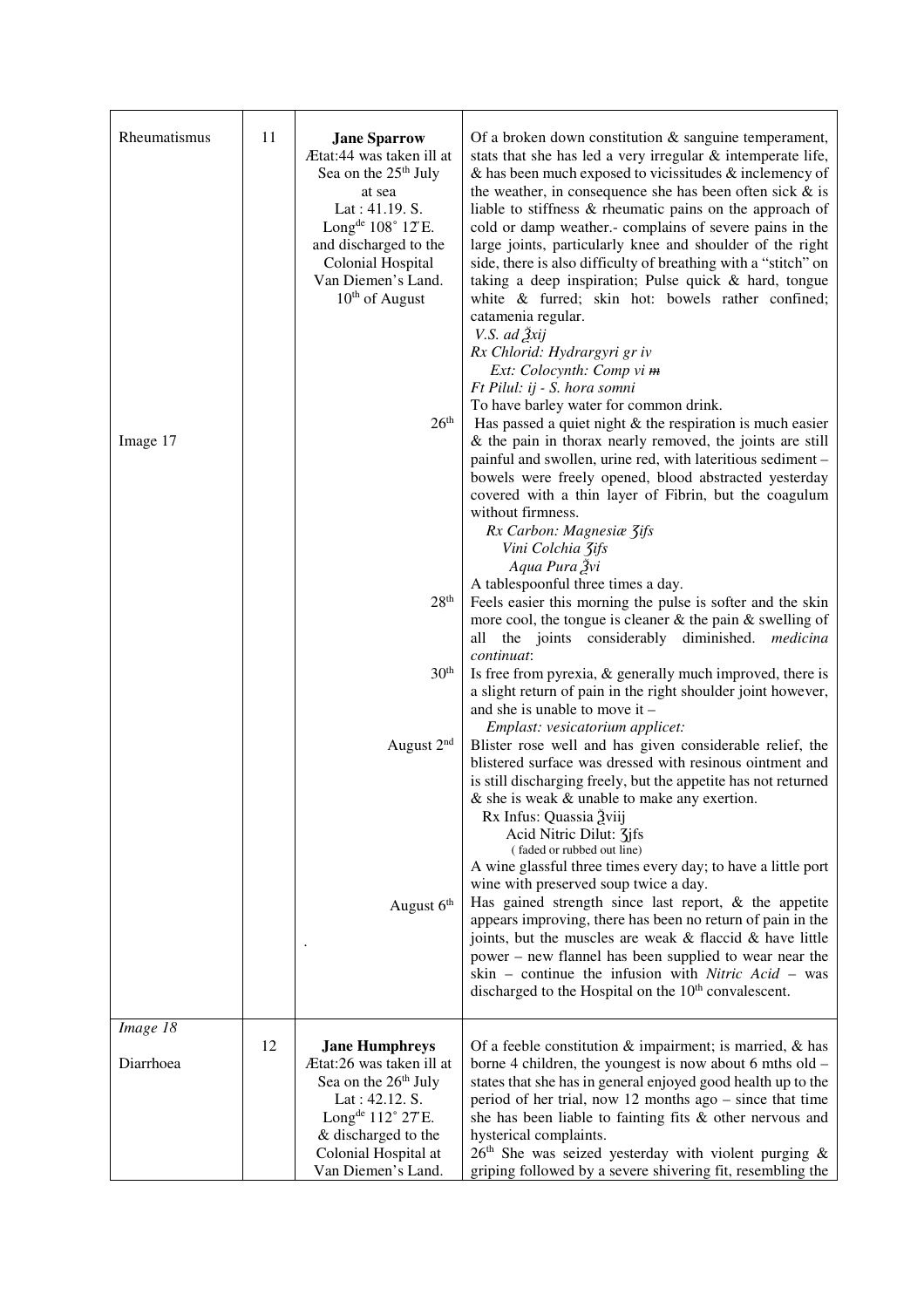|                       |    | On the 10 <sup>th</sup> of August<br>27 <sup>th</sup><br>28 <sup>th</sup><br>August 3rd                                                                                                                                                                           | cold stage of Intermittent; dejections, thin & watery, pulse<br>quick, skin hot & cold alternately; tongue yellow & much<br>furred; catamenia appeared three days ago; but suddenly<br>stopped (as she supposes from having upset a tub of cold<br>water about her feet and legs) -<br>Rx Olei Ricini Žj<br>Tinct: Opii gtt xij<br>S. statim – apply hot bricks to the feet, $\&$ also hot<br>fomentations to abdomen -<br>Has passed a quiet night but the griping pains have<br>returned, the bowels were freely opened $\&$ a considerable<br>quantity of hardened scybala came away from the<br>intestine. The pulse is quick $&$ firm, $&$ there is some<br>tenderness on pressing the belly –<br>V.S. ad 3xij<br>Rx Chloridi Hydrargyri gr v<br>T<br>opii gr ifs m<br>Ft.pilul:j<br>$\begin{bmatrix} \end{bmatrix}$ - bis in die.<br>Is much easier this morning pulse diminished in frequency<br>and softer; skin moist, bowels open without much pain,<br>Pilul: Cont:<br>Continues to improve, pulse natural, Gums slightly<br>affected by the calomel, - omittat: medicina -<br>To have a little wine twice a day with arrow root. She<br>gradually regained strength was convalescent when<br>discharged.                                                                                                                                                                                                                                                              |
|-----------------------|----|-------------------------------------------------------------------------------------------------------------------------------------------------------------------------------------------------------------------------------------------------------------------|-----------------------------------------------------------------------------------------------------------------------------------------------------------------------------------------------------------------------------------------------------------------------------------------------------------------------------------------------------------------------------------------------------------------------------------------------------------------------------------------------------------------------------------------------------------------------------------------------------------------------------------------------------------------------------------------------------------------------------------------------------------------------------------------------------------------------------------------------------------------------------------------------------------------------------------------------------------------------------------------------------------------------------------------------------------------------------------------------------------------------------------------------------------------------------------------------------------------------------------------------------------------------------------------------------------------------------------------------------------------------------------------------------------------------------------------------------------------------------------|
| Image 19<br>Scorbutus | 13 | <b>Jane McLaren</b><br>Ætat:28 - was taken ill<br>at Sea on the 25 <sup>th</sup> July<br>Lat: 42.12. S.<br>Long <sup>de</sup> $116^{\circ}$ $6^{\circ}$ E.<br>& discharged to the<br>Colonial Hospital<br>Van Diemen's Land.<br>on the 10 <sup>th</sup> of August | Of a strumous temperament $\&$ feeble constitution, is<br>unmarried and has one child now at the breast. According<br>to her own statement she has always been delicate & liable<br>to suffer much from trivial causes; during the month of<br>May, she appeared to be in tolerably good health; and<br>never made any complaint, towards the end of June,<br>however, & the beginning of July she suffered from<br>constipation; dyspepsia; & general debility, for the relief<br>of which, laxatives; $\&$ bitters infusion were prescribed; $\&$<br>a more generous diet allowed; about the $26th$ July the gums<br>became tender, $\&$ swollen, with slight oozing of blood -<br>several large black spots were observed on the lower<br>extremities, evidently the result of effused blood. Pulse<br>became feeble & slightly accelerated; tongue pale; little or<br>no appetite, countenance blanched; general debility;<br>bowels slow. The child was at once weaned, & the<br>allowance of wine increased, to have three gills a day, an<br>additional quantity of preserved potatoes was now given<br>for dinner, $\&$ arrow root at morning $\&$ evening meals.<br>Lime juice ad libitum for common drink, the bowels were<br>kept regular by small doses of Powdered Rhubarb. Under<br>this treatment; the Scorbutic symptoms did not increase<br>but little or no amelioration of the general health took<br>place during the time she remained on board this vessel. |
| Image 20<br>Phlogosis | 14 | <b>Mary Graham</b><br>Ætat:25 - was taken ill<br>at Sea on the 1 <sup>st</sup> August<br>Lat: 43.15. S.<br>Long <sup>de</sup> 131° 36'E.                                                                                                                          | Of a sanguine temperament and sound constitution, states<br>that she has in general enjoyed good health, altho she has<br>had several attacks of Erysipelas phlegmon: or some<br>similar affection, before joining this vessel.                                                                                                                                                                                                                                                                                                                                                                                                                                                                                                                                                                                                                                                                                                                                                                                                                                                                                                                                                                                                                                                                                                                                                                                                                                                   |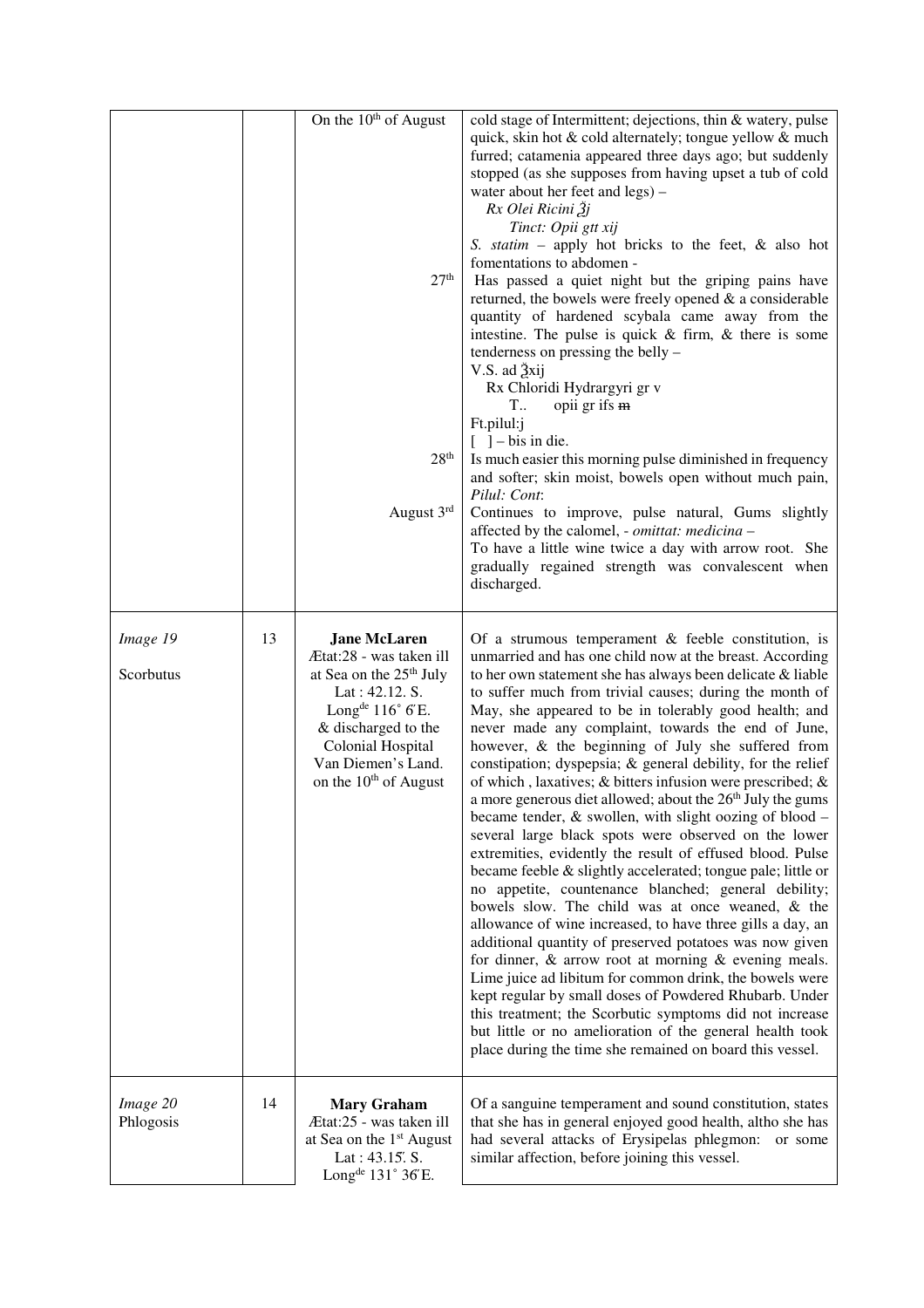|  | & discharged from the | She was seized yesterday with shivering, headache, $\&$               |
|--|-----------------------|-----------------------------------------------------------------------|
|  | Sick List on the      | vomiting for the relief of which an emetic was                        |
|  | $14th$ August at      | administered.                                                         |
|  | Van Diemen's Land.    | 3 <sup>rd</sup> The emetic operated freely but without producing      |
|  |                       | much benefit, there is considerable pyrexia, with foul                |
|  |                       | tongue & constipated bowels. She also complains of a                  |
|  |                       | severe pain in the middle portion of the right forearm. The           |
|  |                       | part is swollen but the skin is of the natural color.                 |
|  |                       | $Rx$ Sulphat: Magnesiæ $\tilde{3}$ j                                  |
|  |                       | Antimon: Potass: Tart gr iv                                           |
|  |                       | Aqua Pura lbj m                                                       |
|  |                       | A wine glassful three times very day.                                 |
|  | 4 <sup>th</sup>       | Medicine has acted freely on the bowels and skin and                  |
|  |                       | pyrexia is [not?] urgent, but the swelling of the forearm             |
|  |                       | has increased with severe $\&$ throbbing pain, the surface is         |
|  |                       | hot $&$ red – <i>medicina contin</i> :, apply a large poultice to the |
|  |                       | part affected two or three times a day.                               |
|  | 6 <sup>th</sup>       | The arm is much swollen and the pain is still severe but              |
|  |                       | the pyrexia has nearly gone and the tongue is clean,                  |
|  |                       | <i>medicina omitt:</i> continue the poultice.                         |
|  | 10 <sup>th</sup>      | The swelling has become more circumscribed $\&$                       |
|  |                       | fluctuation now very perceptible; a free opening was made             |
|  |                       | $\&$ a large quantity of pus escaped – the usual simple               |
|  |                       |                                                                       |
|  |                       | dressing with a bandage was applied $\&$ the wound                    |
|  |                       | gradually healed up.                                                  |
|  |                       |                                                                       |
|  |                       |                                                                       |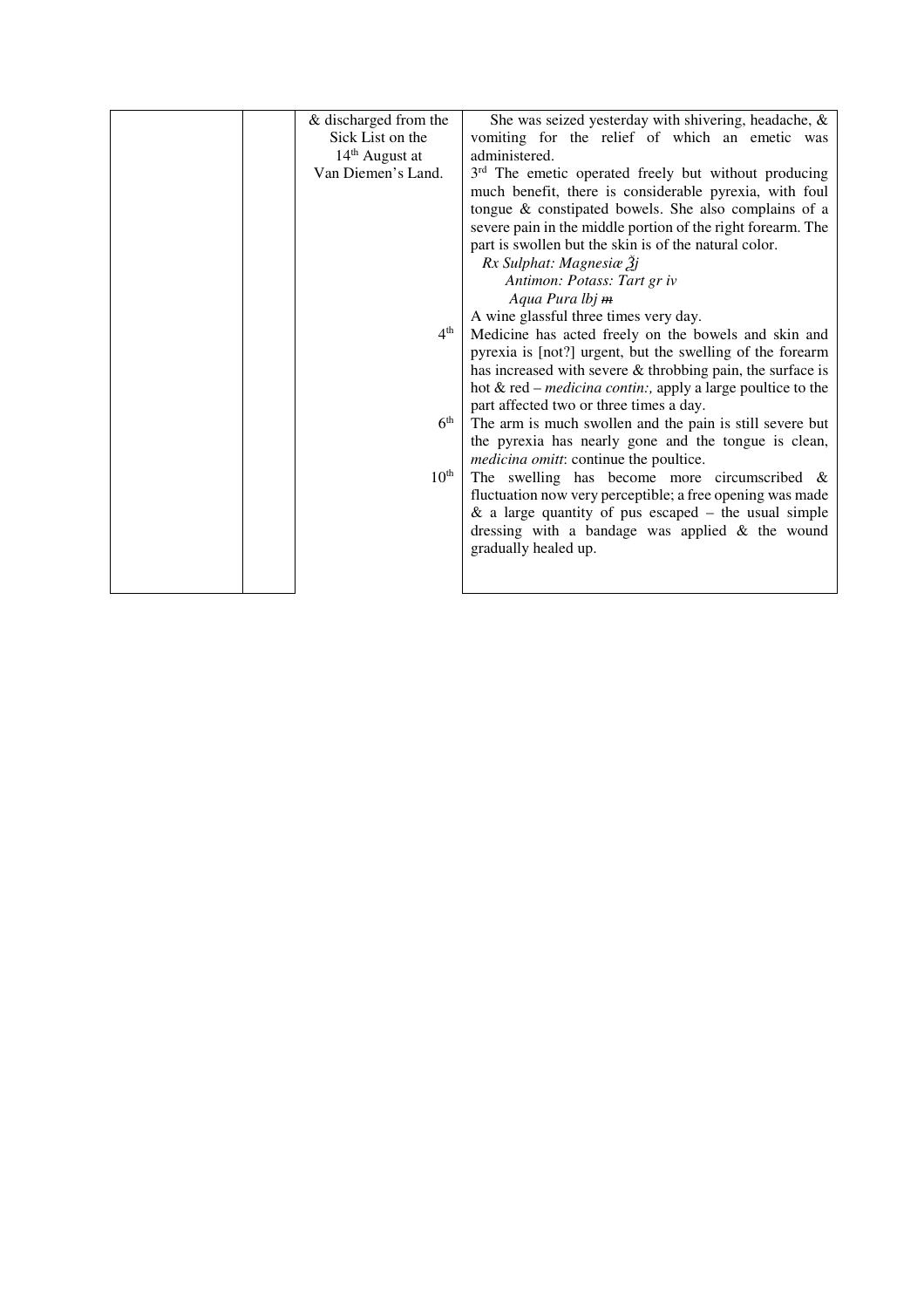## **A Nosological Synopsis of the Sick Book kept during the Period of this Journal, in conformity with the 30th Article of the Surgeons' Instructions.**

|                                                  | <b>Numbers</b> |                       |                         |               |           |           |                                                         |
|--------------------------------------------------|----------------|-----------------------|-------------------------|---------------|-----------|-----------|---------------------------------------------------------|
| <b>Diseases</b><br><b>Nosologically arranged</b> | <b>Total</b>   | Discharged to<br>Duty | Sent to the<br>Hospital | Died on board | Invalided | Remaining | Nos. of such Cases<br>as are detailed in<br>the Journal |
| Pyrexiae                                         |                |                       |                         |               |           |           |                                                         |
| Ord. I. Febres.                                  |                |                       |                         |               |           |           |                                                         |
| Internulleates Quotutiana                        |                |                       |                         |               |           |           |                                                         |
| Tertiana                                         |                |                       |                         |               |           |           |                                                         |
| Continua Synochus                                | $\sqrt{2}$     | $\mathbf{1}$          | $\mathbf{1}$            |               |           |           | 9                                                       |
| Typhus                                           |                |                       |                         |               |           |           |                                                         |
| Ord. II. Phlegmasiae.                            |                |                       |                         |               |           |           |                                                         |
| Phlogosis                                        | $\mathfrak{Z}$ | 3                     |                         |               |           |           | 7.14                                                    |
| Pneumonia                                        |                |                       |                         |               |           |           |                                                         |
| Rheumatismus                                     | $\overline{2}$ | $\mathbf{1}$          | $\mathbf{1}$            |               |           |           | 5.11                                                    |
| Cynanche                                         |                |                       |                         |               |           |           |                                                         |
| <b>Bronchitis</b>                                |                |                       |                         |               |           |           |                                                         |
| Opthalmia                                        |                |                       |                         |               |           |           |                                                         |
| Ord. III. Exanthemata.                           |                |                       |                         |               |           |           |                                                         |
| Variola                                          |                |                       |                         |               |           |           |                                                         |
| Rubeola                                          |                |                       |                         |               |           |           |                                                         |
| Erysipelas                                       | $\overline{4}$ | $\overline{4}$        |                         |               |           |           | $\overline{2}$                                          |
| Vaccina                                          |                |                       |                         |               |           |           |                                                         |
| Ord. IV. Haemorrhagiae                           |                |                       |                         |               |           |           |                                                         |
| Haemoptysis                                      |                |                       |                         |               |           |           |                                                         |
| Phthisis incipiens                               |                |                       |                         |               |           |           |                                                         |
| Phthisis cosfirmata                              |                |                       |                         |               |           |           |                                                         |
| Menorrhagia                                      | 1              | 1                     |                         |               |           |           | $\overline{4}$                                          |
| Ord. V. Profluvia.                               |                |                       |                         |               |           |           |                                                         |
| Catarrhus                                        | 6              | 6                     |                         |               |           |           | 3.8                                                     |
| Dysenteria                                       | 1              | 1                     |                         |               |           |           | 10                                                      |
| Neuroses.                                        |                |                       |                         |               |           |           |                                                         |
| Ord. I. Comata.                                  |                |                       |                         |               |           |           |                                                         |
| Apoplexia                                        |                |                       |                         |               |           |           |                                                         |
| Ord. II. Adynamiae.                              |                |                       |                         |               |           |           |                                                         |
| Dyspepsiae                                       | $10\,$         | 10                    |                         |               |           |           |                                                         |
| Ord. III. Spasmi.                                |                |                       |                         |               |           |           |                                                         |
| Asthma                                           |                |                       |                         |               |           |           |                                                         |
| Diarrhoea                                        | $\mathfrak{Z}$ | $\boldsymbol{2}$      | 1                       |               |           |           | 12                                                      |
| Colica                                           | $\overline{8}$ | $8\,$                 |                         |               |           |           | 6                                                       |
| Ord. Iv. Vesaniae.                               |                |                       |                         |               |           |           |                                                         |
| Amentia                                          |                |                       |                         |               |           |           |                                                         |
| Mania                                            |                |                       |                         |               |           |           |                                                         |
| Cachexiae.                                       |                |                       |                         |               |           |           |                                                         |
| Ord. I. Marcores.                                |                |                       |                         |               |           |           |                                                         |
| Tabes                                            |                |                       |                         |               |           |           |                                                         |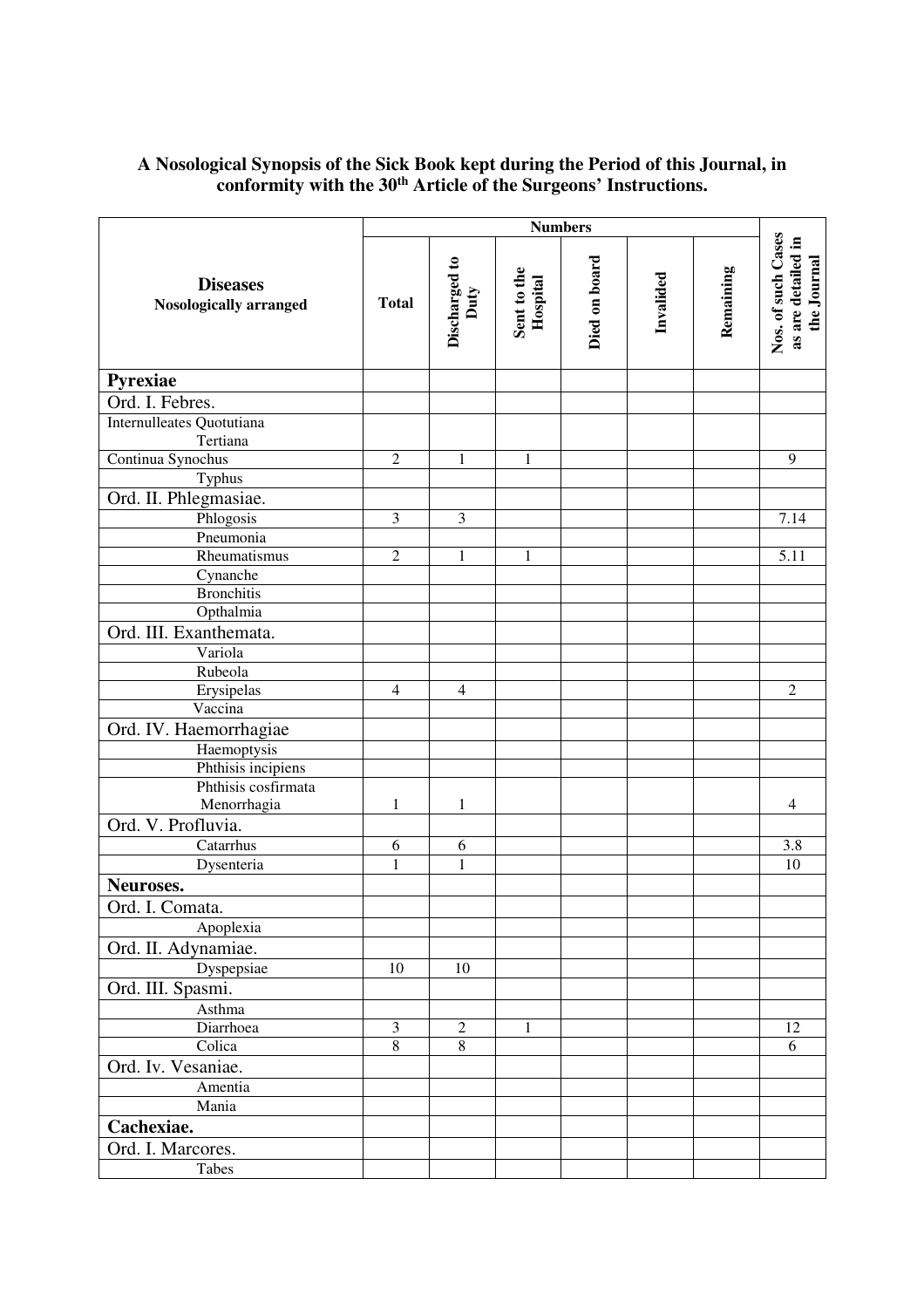| Ord. II. Intumescentiae.                                                                                   |                |                |                         |  |  |  |    |
|------------------------------------------------------------------------------------------------------------|----------------|----------------|-------------------------|--|--|--|----|
| Anasarca                                                                                                   |                |                |                         |  |  |  |    |
| Ascites                                                                                                    |                |                |                         |  |  |  |    |
| Hydrothorax                                                                                                |                |                |                         |  |  |  |    |
| Ord. III. Impetigines.                                                                                     |                |                |                         |  |  |  |    |
| Syphilis                                                                                                   | 1              | 1              |                         |  |  |  | 1  |
| Scrophula                                                                                                  |                |                |                         |  |  |  |    |
| Icterus                                                                                                    |                |                |                         |  |  |  |    |
| Scorbutus                                                                                                  | $\mathbf{1}$   |                | 1                       |  |  |  | 13 |
| Locales.                                                                                                   |                |                |                         |  |  |  |    |
| Ord. I. Dysaethesiae.                                                                                      |                |                |                         |  |  |  |    |
| Anorexia                                                                                                   | $\mathbf{1}$   | $\mathbf{1}$   |                         |  |  |  |    |
| Ord. II. Dysorexiae.                                                                                       |                |                |                         |  |  |  |    |
| Ord. III. Dyscinesiae.                                                                                     |                |                |                         |  |  |  |    |
| Ord. IV. Apocenoses.                                                                                       |                |                |                         |  |  |  |    |
| Gonorrhoea                                                                                                 |                |                |                         |  |  |  |    |
| Ord. V. Epischeses                                                                                         |                |                |                         |  |  |  |    |
| Ischuria                                                                                                   |                |                |                         |  |  |  |    |
| Obstipatio                                                                                                 | 1              | 1              |                         |  |  |  |    |
| Dysuria                                                                                                    | $\overline{2}$ | $\overline{2}$ |                         |  |  |  |    |
| Ord. VI. Tumores.                                                                                          |                |                |                         |  |  |  |    |
| Aneurisma                                                                                                  |                |                |                         |  |  |  |    |
| Ord. VII. Ectopiae.                                                                                        |                |                |                         |  |  |  |    |
| Hernia                                                                                                     |                |                |                         |  |  |  |    |
| Prolapsus                                                                                                  |                |                |                         |  |  |  |    |
| Luxatio                                                                                                    |                |                |                         |  |  |  |    |
| Ord. VIII. Dialyses.                                                                                       |                |                |                         |  |  |  |    |
| Vulnus                                                                                                     |                |                |                         |  |  |  |    |
| Ulcus                                                                                                      |                |                |                         |  |  |  |    |
| Contusio                                                                                                   | 4              | 4              |                         |  |  |  |    |
| <b>GENERAL TOTAL</b>                                                                                       | 50             | 46             | $\overline{\mathbf{4}}$ |  |  |  |    |
| NOTE.—Medical Officers are desired particularly to Notice that the Numbers in each Disease and the general |                |                |                         |  |  |  |    |
| Total must not only correspond with the Sick Book, but also with the particulars contained in the several  |                |                |                         |  |  |  |    |
| Nosological Returns for the period.                                                                        |                |                |                         |  |  |  |    |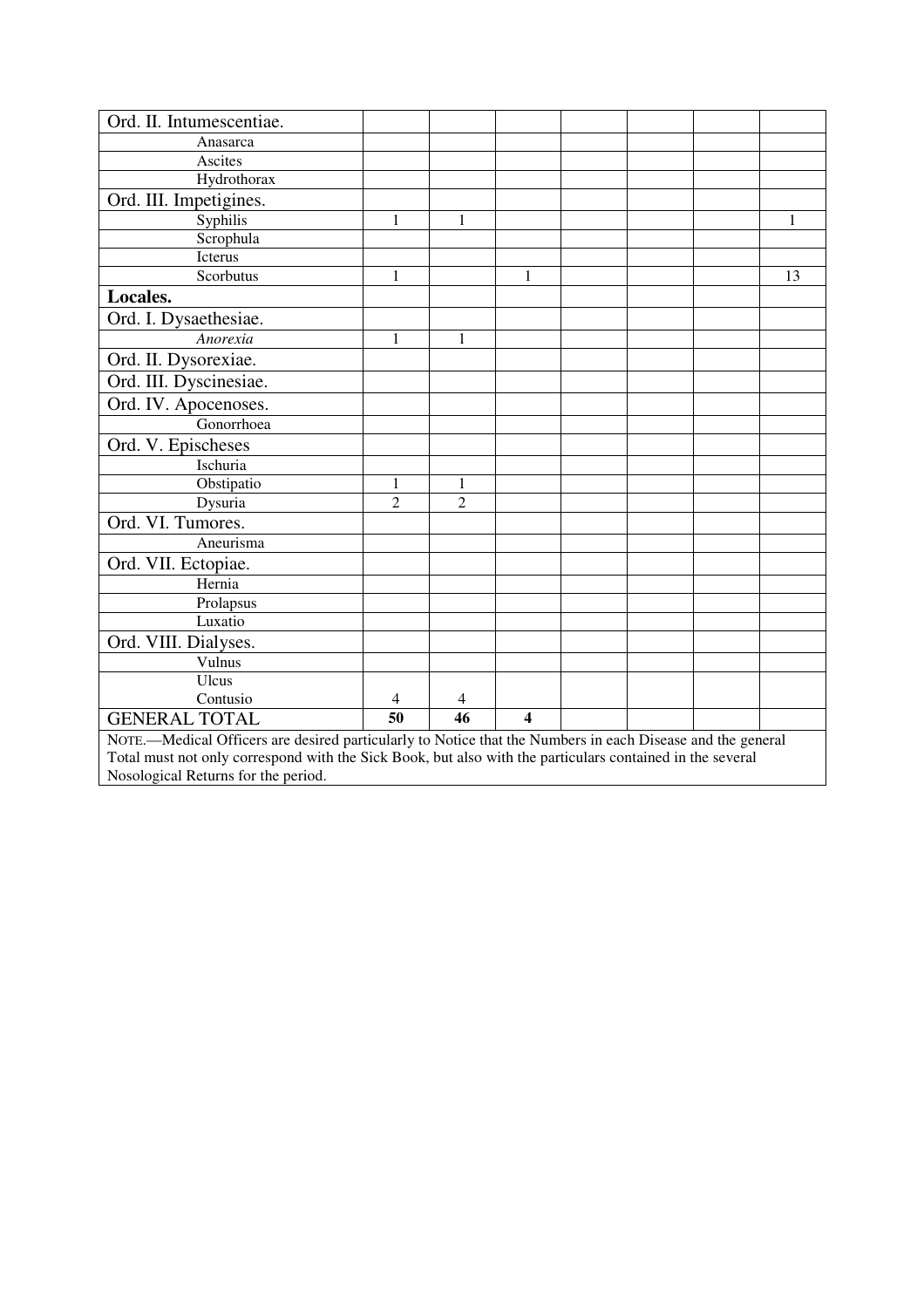image 22

## **GENERAL REMARKS**

On referring to the Preceding Nosological Synopsis it will be seen that the Female Transports have in general, been very healthy during the passage from England to this place & that no fatal case has occurred & only a few of a severe character.

The total number of sick and hurt amount to 50 of these forty-six have been cured on board and four sent to the Colonial Hospital in this Colony, nearly convalescent.

The convicts when received on board at Woolwich were in general thin and pale, no doubt the result of confinement in Prison, many of them appeared to be suffering from mental depression at the prospect of leaving their friends & native country while a few were completely apathetic as to everything going on around them.

During the first month, dyspeptic affections, & cases of severe headache & constipation were common. Hysterical symptoms of various kinds also frequently presented themselves; these complaints may be accounted for partly by the novel situation in which many of the Females found themselves placed and partly by the nature of the lives some of them had led before being convicted.

Being deeply impressed with the influence of the mind upon health, every means was taken to have the Transports, cheerfully and usefully occupied in making shirts (of which 500 were made up during the voyage)  $\&$ in knitting; regular, morning  $\&$  evening schools were established for reading  $\&$  writing, under the care of the Religious Instructor; & every portion of the day set apart for some particular duty. Constant employment, has no doubt a most beneficial effect on health, & adds very much to their comfort and happiness; opportunities were taken to encourage the desponding by pointing out to them, the probability of their doing well in the colony, provided their conduct deserved it, during the voyage, & the great advantages that would accrue to them, by a following out a regular & industrious course of life. The prison was carefully cleaned out every morning and the scuttles opened; when the weather would permit; the swinging stoves with coke fires were used, during damp or heavy weather, and the "Tween decks" – preserved in a dry and comfortable condition. The temperature in the prison never exceeded 81˚ of Fahrenheit. The solution of the chloride of zinc was freely used in the Hospital and Prison and always with the best effect, in destroying that offensive effluvia, which is present in many crowded vessels during hot weather.

Considerable attention was paid to the personal cleanliness of the convicts, the under clothing were regularly changed, & the beds & bedding aired by hanging up in the rigging. During the month of July the weather became much colder as we advanced southward & a few catarrhal & rheumatic affections occurred but in general the Females were much improved in appearance, & had completely lost that pale & sallow look which almost all had when received on board. They continued to improve during the remaining portion of July & first part of August and when discharged to the "Anson Hulk" at Hobart Town, the change that had taken place during the voyage was most striking, with the exception of four sent to the Colonial Hospital; they had all the aspect of high health.

The total number of sick as stated above, amount to 50 being the ration of 1-3.

 Of these 2 cases have been reported under the head of Synochus, as they nearly resembled that type of fever, the first No. (9) – was sent to the Colonial Hospital – the  $2<sup>nd</sup>$  was of a more tractable character & readily yielded to the remedies prescribed. There were three cases of Erysipelas, the first occurred before leaving England, & was of a severe character, the remaining three were of less importance and gradually gave way to the usual remedies. The Bowels complaints, composing dysentery No. (10) colic & diarrhoea, amount to 13 -Some of the colicky affections were very troublesome, requiring acute treatments. – V.S. large opiates, & turpentine enemata etc. Of the three cases of Diarrhoea, one was sent to the Colonial Hospital; the two cued on board were less obstinate, mercurial alteratives, chalk with catechu & opium, were used with success. The Catarrhal affections six in number were of a more varied character in a few cases there was a good deal of respiratory disturbance, & smart pyrexia requiring the use of the lancet; antimonials,  $\&$  counter-irritants, in others, laxatives,  $\&$  sudorifics with abstemious regimen were found sufficient to relieve the symptoms.

The dysenteric complaints were numerous  $\&$  difficult to treat, constipation, with severe headache,  $\&$ general debility were the most frequent symptoms; laxatives, bitters & tonics, variously combined were exhibited, but only with partial benefit. There is little doubt but that the nature of life on board ship; want of exercise tends much to aggravate these disorders. Towards the end of the voyage however, they had nearly all disappeared. There is one case of menorrhagia reported, No. (4), this patient was discharged at Van Diemen's Land in good health, the amelioration that had taken place in her appearance during the voyage was most striking.

Of the two Rheumatic affection, one was cured on board, the other was sent to the Colonial Hospital. They had both been the subject of the same complaint at a former period,  $\&$  the great vicissitudes of temperature during this voyage is not favourable to disorders of this kind.

The cases of Phlogosis were all cued on board the proportion of this genus is comparatively low, inflammatory affection of the extremities being in general extremely common at sea.

No casualties of any importance occurred during the passage; only 4 slight cases of contusion ae reported in the synopsis.